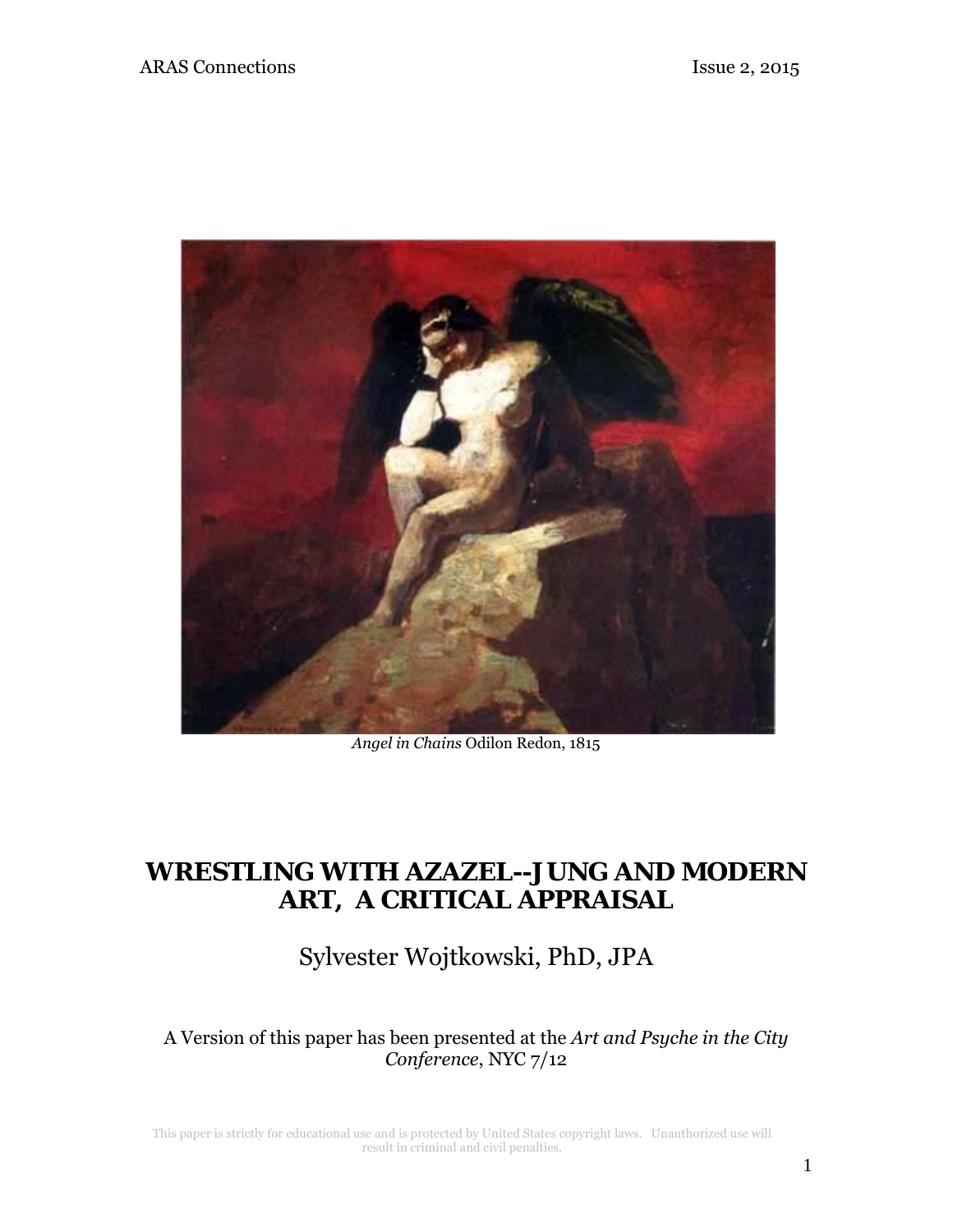In placid hours well-pleased we dream Of many a brave unbodied scheme. But form to lend, pulsed life create, What unlike things must meet and mate: A flame to melt—a wind to freeze; Sad patience—joyous energies; Humility—yet pride and scorn; Instinct and study; love and hate; Audacity—reverence. These must mate, And fuse with Jacob's mystic heart, To wrestle with the angel—Art. Herman Melville

### "**I am only prejudiced against all forms of modern art. It is mostly**

**morbid and evil."** (*C.G. Jung Letters* volume 1, Letter to Esther Harding

7/8/47, p. 469.)

 Ever since I read this statement I was perplexed by Jung's vehemence. Writing two years after the catastrophe of WWII, with the understanding of evil as an autonomous substance (and not just a *privatio boni*), Jung piles morbidity and evil on modern art. Why such an intense reaction? This paper is my attempt at imagining an answer.

 The above quote is by no means isolated. Jung found morbidity in James Joyce's *Ulysses,* stating that "even a layman would have no difficulty in tracing analogies between [it] and the schizophrenic mentality." (CW15, p. 116) He considered art of Pablo Picasso as belonging to the type of schizophrenic art. (CW15, p. 137)

However, for all his self-conscious bias against modern art Jung was capable of profound analysis of modern painting:

"There was once exhibited in New York a painting called the *Nude Descending the Stairs*. [by Marcel Duchamp]. This might be said to present a double dissolution of the object, that is in time and space, for not only have the figure and the stairs gone over into the triangles and

This paper is strictly for educational use and is protected by United States copyright laws. Unauthorized use will result in criminal and civil penalties.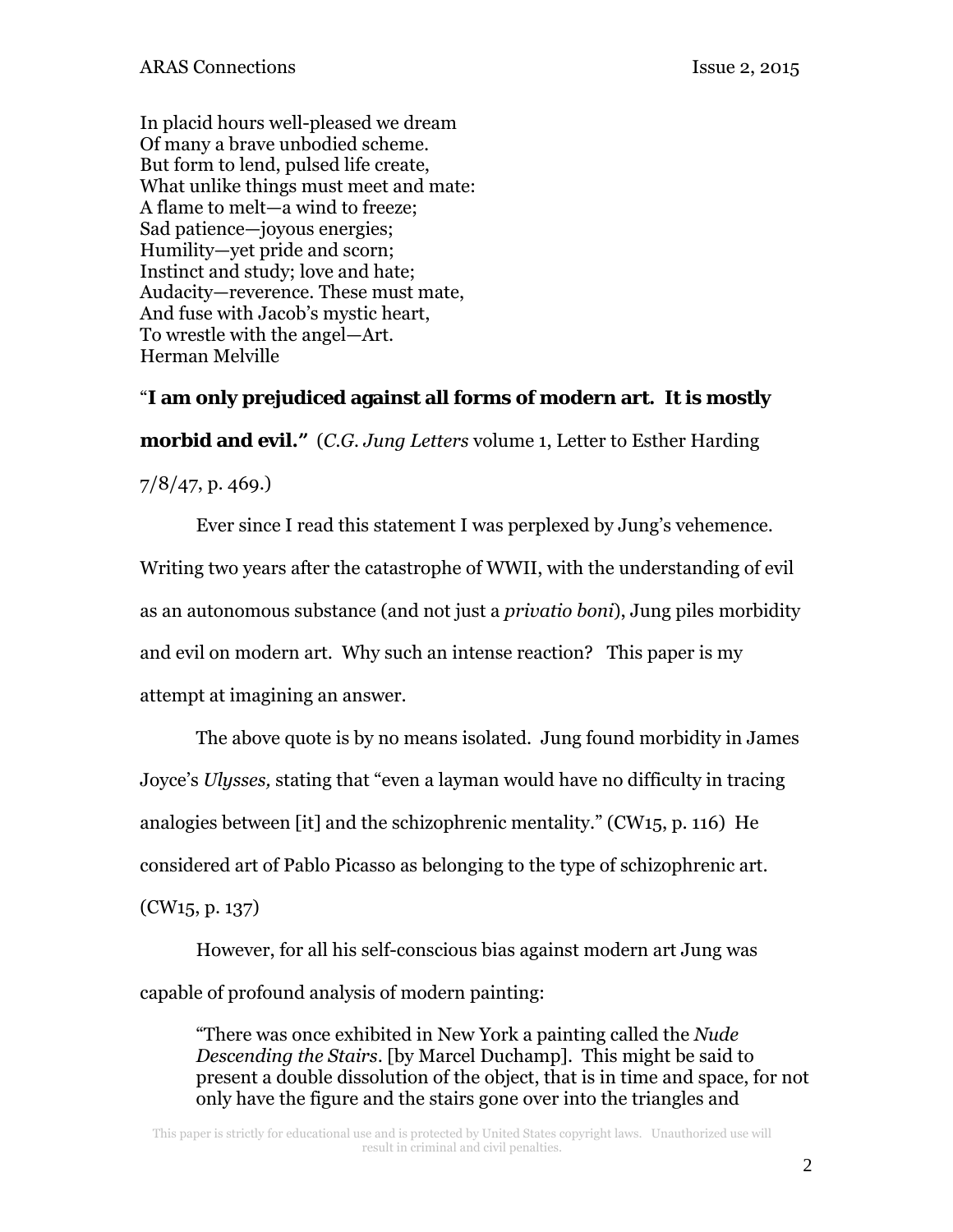squares, but figure is up and down the stairs at the same time, and it is only by moving the picture that one can get the figure to come out as it would in ordinary painting where the artist preserved the integrity of the figure in space and time." [*Analytical Psychology*, 1925, p. 54.]



*Figure 1* Marcel Duchamp*, Nude descending the Staircase, No. 2,* 1913

Jung was also able to study a Picasso cubist portrait perceptively:

"[It is as if] [a]ll of a sudden [Picasso] was struck by the triangular shadow thrown by the nose on the cheek. Later on, the cheek itself became a foursided shadow, and so it went. These triangles and squares became nuclei with independent values of their own, and the human figure gradually disappeared, or become dissolved in space." *Analytical Psychology*, 1925,  $p. 54<sup>1</sup>$ 

 $<sup>1</sup>$  Jung bemoans loss of individuality as the figure dissolves into geometric collectivity. Perhaps, it is for him an artistic</sup> equivalent of emergence of mass man, a social cipher, easily influenced by propaganda. However, cubist portraits, as abstract as they are, preserve recognizable features [that is, individuality], or if they are types: a guitarist, a drinker, they retain their characteristic postures. Jung does not appreciate that they are formal ideas commenting on geometric structures of perceptions, engaging the viewer in reflection on the process of seeing.

This paper is strictly for educational use and is protected by United States copyright laws. Unauthorized use will result in criminal and civil penalties.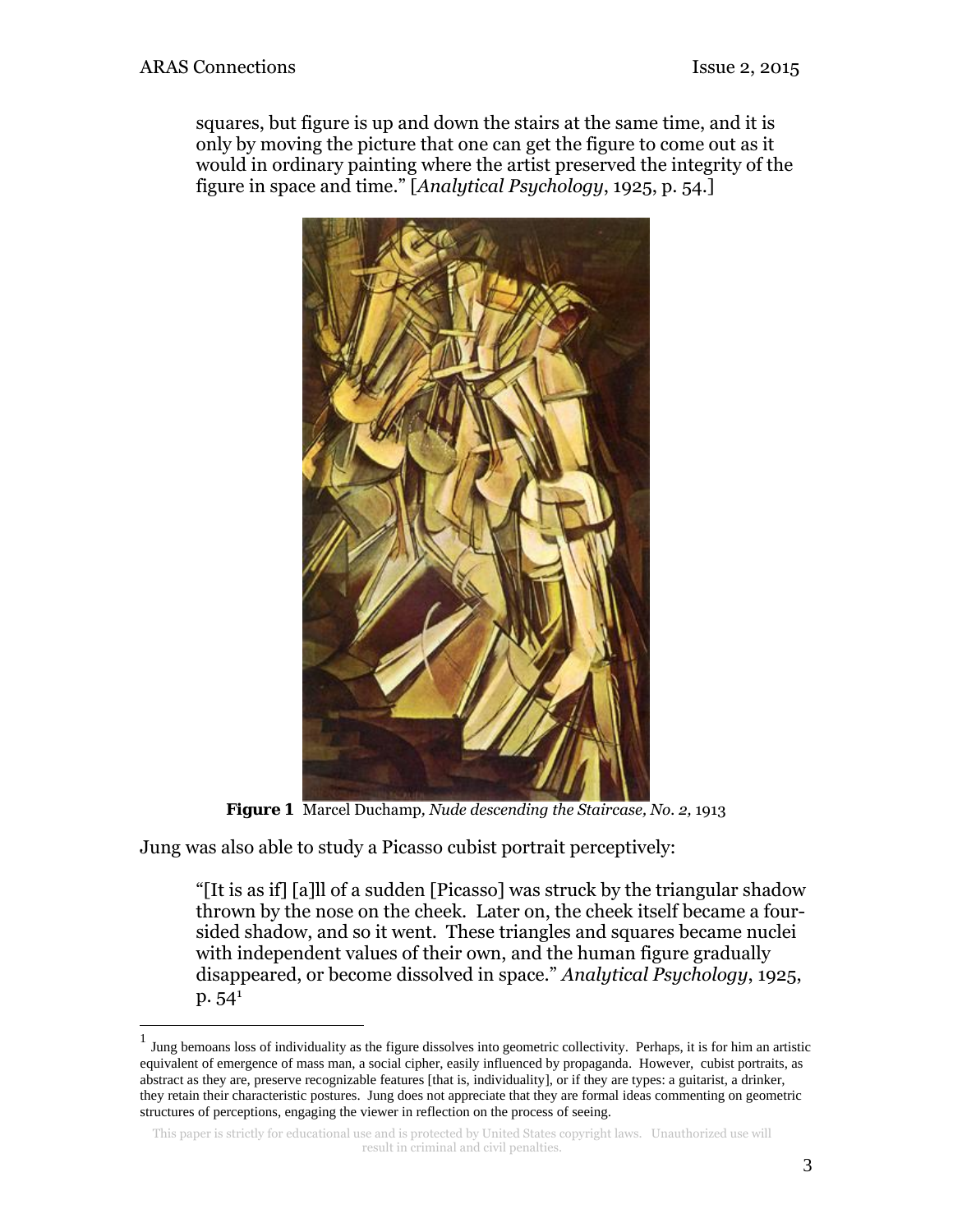1



*Figure 2* Pablo Picasso, *Portrait of Wilhelm Uhde,* 1910

Thus, we cannot say that Jung was ignorant or unappreciative of modern art. So, why would it be difficult for Jung to follow his own guidance for the proper psychological approach to art?: *We [must] let a work of art act upon us as it acted upon the artist. To grasp its meaning, we must allow it to shape us as it shaped him. Then we also understand the nature of the primordial experience.*  (CW 15, p. 105.) Why would it be difficult for Jung to stay in the attitude of not knowing, of not understanding toward modern art, a fruitful approach that he has taken toward any psychic material<sup>2</sup>.

 $2^2$  As in this statement voiced at the end of his life in a letter to an English poet and art critic Herbert Read: "*What modern art-forms represent is questionable. It is certainly something which transcends any hitherto valid form of understanding." C.G. Jung Letters* volume 2, Letter to Sir Herbert Read 9/2/60

This paper is strictly for educational use and is protected by United States copyright laws. Unauthorized use will result in criminal and civil penalties.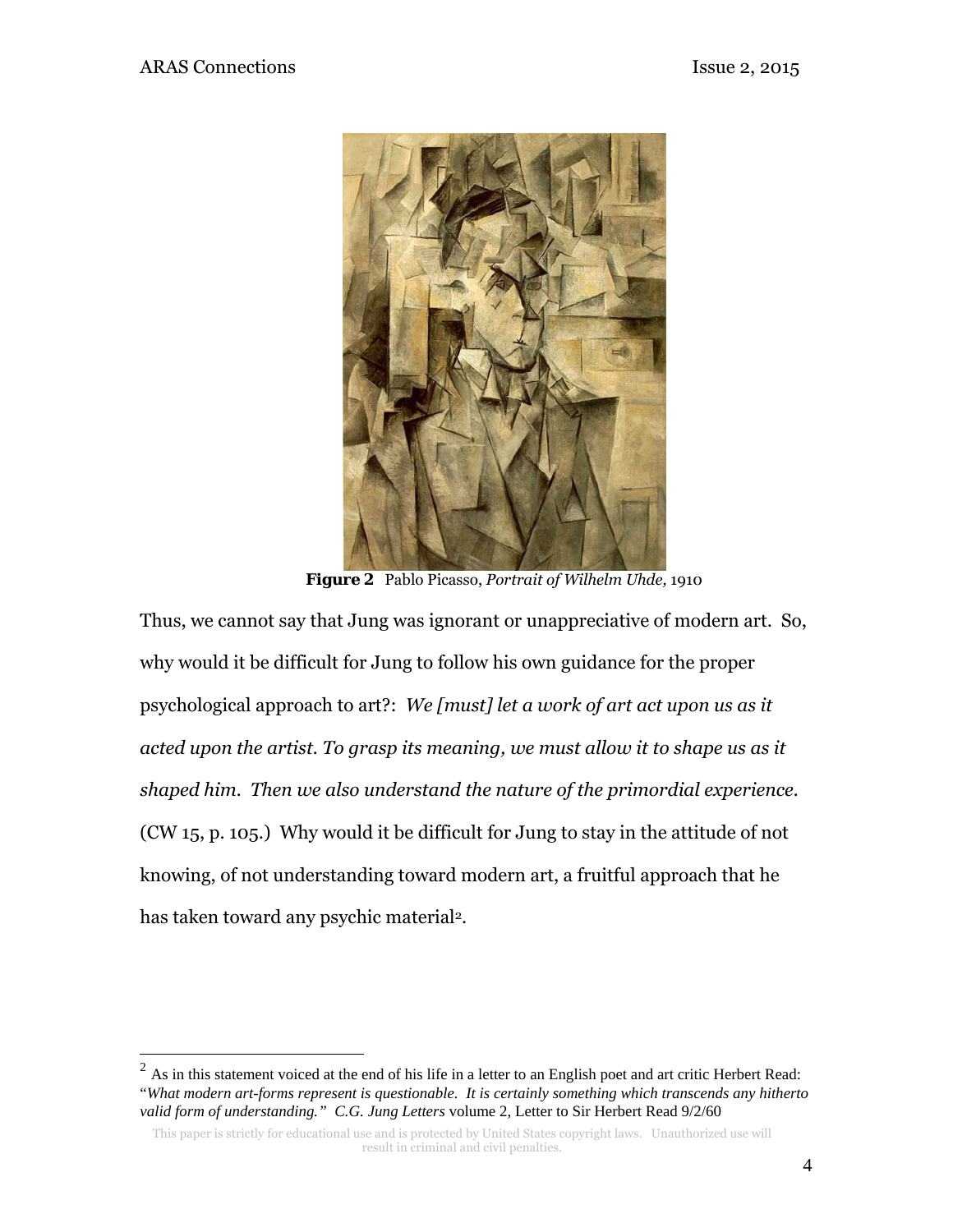<u>.</u>

### **Jung's 'Art Complex'**

 My initial attempt to address these questions lead to the paper: [Jung's "Art](http://aras.org/sites/default/files/docs/00028Wojtkowski.pdf)  [Complex" \(](http://aras.org/sites/default/files/docs/00028Wojtkowski.pdf)ARAS, Art and Psyche, 2009) presented during the first *Art and Psyche Conference* in San Francisco. Applying Jung's notion of modern painting as a projective test reflecting complexes of the viewer I read his remarks on modern art3 through this lens, revealing his own "art complex." As the result of Jung's art complex his comments on art are a mixture of emotionally charged exclamations, brilliant insights, prejudices, contradictions, simplifications, pathologizing and confusion that is hard to sort out.

In his late reflections, Jung saw his creative life as a struggle with his inner daimon4: "*I have had much trouble getting along with my ideas*. There was a daimon in me, and in the end its presence proved decisive. It overpowered me, and if I was at times ruthless it was because I was in the grip of the daimon [emphasis mine] [*MDR*, Retrospect, pp. 356-7] His inner daimon, called at various times: spirit of the depths, Philemon, Ka, artist homunculus, provided

 $3$  [Jung's reflections on painting of Yves Tanguey, 1927] "We can therefore attribute to [modern art] a conscious or unconscious intention to turn the beholder's eyes away from the intelligible and enjoyable world of the senses and to enforce a revelation of the unconscious as a kind of substitute for the loss of human surroundings. This is also the intention of the association experiment and the Rorschach test: they are meant to supply the information concerning the background of consciousness, and this they do with great success. The experimental set-up of modern art is evidently the same: it faces the observer with the question "How will you react? What do you think? What kind of fantasy will come up?" In other words, modern art is less concerned with pictures it produces than with the observer and his involuntary reactions. CW 11, p. 398.

<sup>4</sup> Full quote: "*I have had much trouble getting along with my ideas*. There was a daimon in me, and in the end its presence proved decisive. It overpowered me, and if I was at times ruthless it was because I was in the grip of the daimon. I could never stop at anything once attained. I had to hasten on, to catch up with my vision. … I had no patience with people—aside from my patients. *I had to obey an inner law which was imposed on me and left me no freedom of choice. Of course I did not always obey it. How can anyone live without inconsistency?* … A creative person has little power over his own life. He is not free. He is captive and driven by his daimon. … Daimon manages things so that one comes through, and blessed inconsistency sees to it that in flagrant contrast to my 'disloyalty' I can keep faith in unsuspected measure… *When the daimon is at work, one is always too close and too far. Only when it is silent can one achieve moderation.*" [emphasis mine] [*MDR*, Retrospect, pp. 356-7]

This paper is strictly for educational use and is protected by United States copyright laws. Unauthorized use will result in criminal and civil penalties.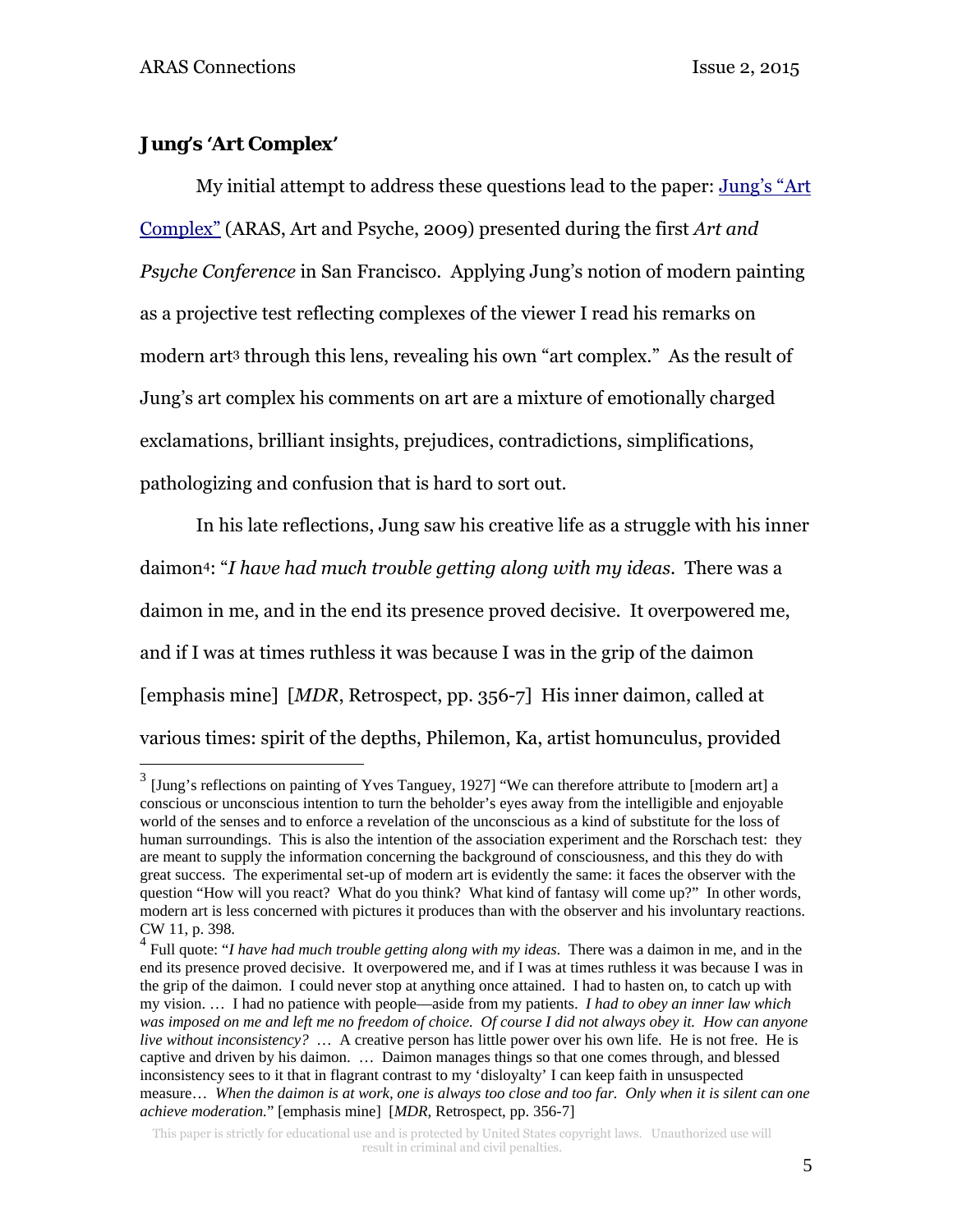him with visions, images and ideas that Jung-the psychologist wrestled with to build his psychology project. This ruthless presence acted with "a force of law in his psyche," that Jung had to obey. At times he refused. This struggle is one of the reasons for Jung's inconsistency in attitude and polarized views towards modern art. It seems that because art had a limited theoretical interest<sup>5</sup> for Jung it provided a ground on which his daimon would set out to defeat him. To compensate for his failure Jung would overreact with prejudice toward the subject.

 To some extent Jung was aware of the suffering that the rejection of the artistic value of his own work entailed. In 1954 in response to Aniela Jaffe's letter about Herman Broch's novel *The Death of Virgil*, Jung writes:

"I was jealous of Broch because he has succeeded in doing what I had to forbid myself on pain of death. Whirling in the same netherworld maelstrom and wafted to ecstasy by the vision of unfathomable images I heard a voice whispering to me that I could make it 'aesthetic,' all the while knowing that the artist in words within me is the merest embryo, incapable of real artistry. I would have produced nothing but a heap of shards which could never have been turned into a pot. In spite of this ever-present realization the artist homunculus in me has nourished all sorts of resentments and has obviously taken it very badly that I didn't press the poet's wreath on his head." (*C.G. Jung Letters*, Vol. 2, p. 189.)

During the period of the *Red Book,* Jung himself suffered the ecstatic inflation brought about by the vision of mysterious images. He resisted the temptation of the whispering voice to make 'aesthetic6' representation of his visions7. Jung felt

<sup>5</sup> "The daimon of creativity has ruthlessly had its way with me. *The ordinary undertaking I planned usually had the worst of it—though not always and not everywhere*. By way of compensation, I think, I am conservative to the bone." [Emphasis mine, MDR, p. 358]

 $<sup>6</sup>$  Nonetheless, when Jung decided on the elaboration of his creative fantasies in the illuminated manuscript,</sup> he undertook conscious artistic embellishment of his initial sketches, while all along denying (or as modern politicians would say preserving deniability) that he was involved in an artistic endeavor. Eventually, Jung

This paper is strictly for educational use and is protected by United States copyright laws. Unauthorized use will result in criminal and civil penalties.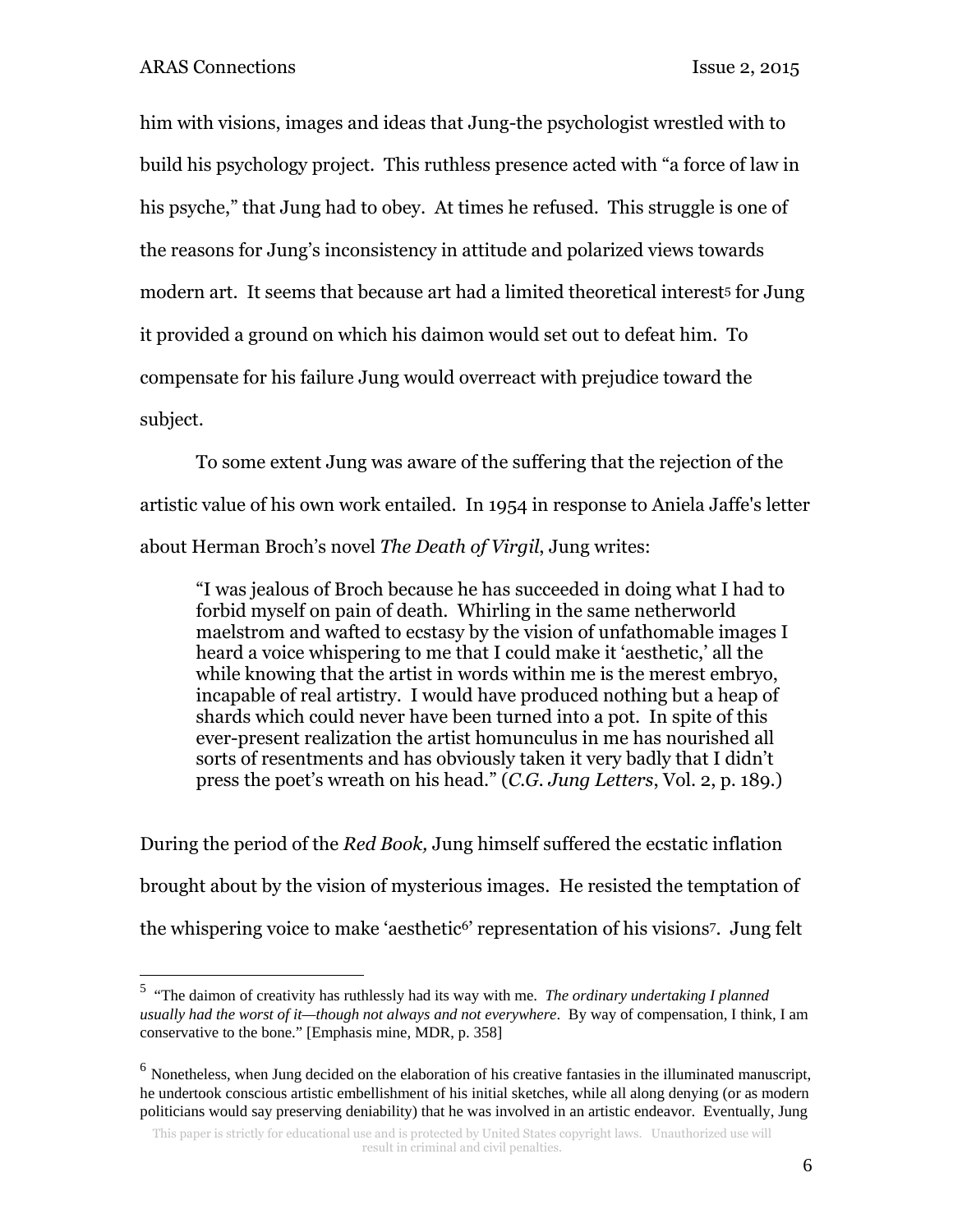that becoming a poet would mean death sentence to his psychology project. It is Jung's perception of his embryonic artistic talent that prevented him from claiming the artistic value of his expression. He preferred to suffer denying his artistic daimon its due and developing his poetic embryo, in order to stay firmly on (what he considered) the psychological path.

While Jung was constraining his own inner artist-daimon, when it came to

others he considered art-making protection against psychic illness, a sort of

tension releasing-valve. However, this was with a caveat--only the expressive

process counts--the product of such expression he regarded worthless:

"[T]ry to awaken the hidden artist who slumbers in every man. Give him a chance to bring to light the pictures he carries unpainted within himself, to free the unwritten poems he has shut up inside him, and yet another source of psychic disturbances is removed. Even though the work he produces will hardly ever amount to anything technically and artistically, it

abandoned this "aestheticizing tendency" believing that such outpouring of fantasy "needed firm ground underfoot, and that [he] must ... return to ... reality [which for him] meant scientific comprehension." [MDR, p. 188.]

 $<sup>7</sup>$  Jung has to deny the suggestion of his anima voice that he is engaged in art in order to preserve the</sup> integrity of his psychology project. Jung is terrified of 'being ground to pieces,' not by virtue of what he does but by how his activity is categorized. It is as if Jung was afraid that if he accepted the anima suggestion that he made art, he would end up like a mad visionary artist, lost in his own fantasy world, unable to communicate with others but convinced of his own truth. For Jung it was not an idle threat. Jung's friend and collaborator Franz Riklin, underwent his own artistic enantiodromia. Under the influence of Maria Meltzer, a Dutch psychiatric nurse at Burgholzli, he abandoned psychiatry and psychoanalysis about the time Jung had his own "confrontation with the unconscious." Riklin became a student of Augusto Giacometti, the uncle of Alberto. Eventually, he established a career as an abstract painter exhibiting with the Zurich Dada group in 1919. In exchange with Erika Schlegel, the librarian of Zurich Psychological Club, Jung appraised Riklin's art: "his smaller work had a certain aesthetic value, his larger simply dissolved. He vanished wholly in his art, rendering himself utterly intangible. His work was like a wall over which water rippled. He could therefore not analyze, as this required one to be pointed and sharp-edged, like a knife. He had fallen into art in a manner of speaking. But *art and science were no more than the servants of the creative spirit, which is what must be served*." [emphasis mine, *The Red Book*, p. 204] Shamdasani comments that Riklin served for Jung as a kind of s doppelganger, "whose fate he was keen to avoid." Jung believed that it was an actual woman (and not an anima figure) who stirred his friend from science toward art, and felt vulnerable himself. He was afraid of a similar fate, given that her voice had a strong impact on him. Obviously, it was a highly complex issue for Jung, since he actually believed that a man could become an artist because of a woman, and not from his own inner predisposition. Jung did not want to take a chance of calling his work art and becoming what he feared the most—a "misunderstood artist."

This paper is strictly for educational use and is protected by United States copyright laws. Unauthorized use will result in criminal and civil penalties.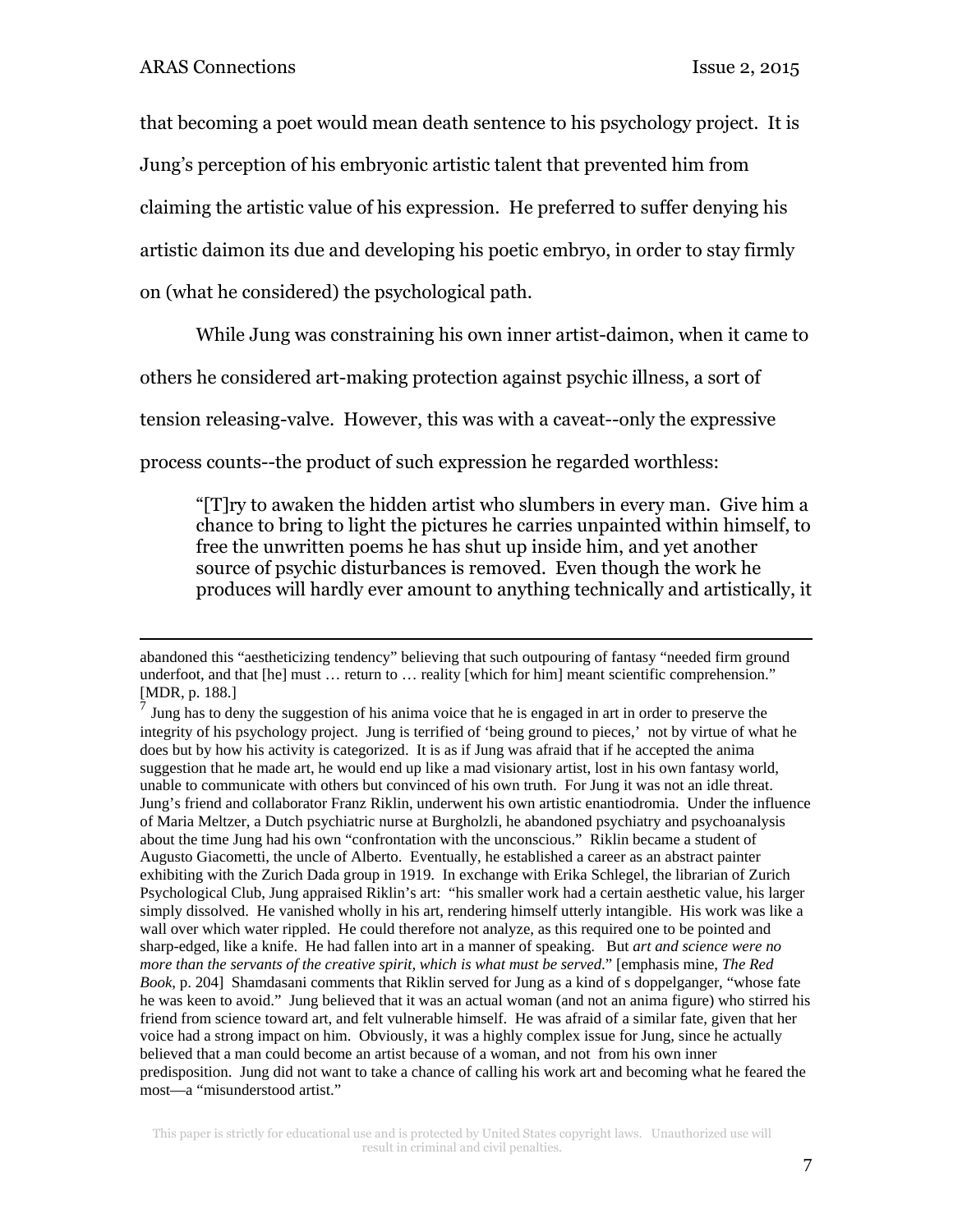has helped to cleanse and release his psyche." [*Jung Speaking*, Kulturbund inVienna, 1928, p. 45]

He could see the healing power of artistic expression for everyone but couldn't imagine that modern art could have a healing impact on its audience. As a direct consequence of this struggle with his daimon to develop psychology with soul8, Jung misunderstood modern art.

# **AZAZEL COMPLEX.**

 Now after further reflection I have realized that regarding Jung's approach to modern art another factor is operating. On June 17, 1952, just after completing *Answer to Job*, Jung was interviewed by the Czech-British art historian J.P.

Hodin:

1

"I cannot occupy myself with modern art anymore. It is too awful. That is why I do not want to know more about it. … When modern art came on the scene it presented a *great psychological problem for me*…. Art derives its life from and expresses the conditions of our time. In that sense art is prophetic." [emphasis mine] (*C.G. Jung Speaking*, Bolingen 1977, p. 221- 4)

Modern art seems awful to Jung, as if he had forgotten that it is an accurate reflection of the horrifying times of European history. He contrasts his own artistic endeavors with the modern art and acknowledges that the art "presented a great psychological problem for [him]." Given his vision of art as a *"process of self-regulation in the life of nations and epochs,*" (CW 15, p.82), a prophetic

<sup>8</sup> As I concluded in my essay on *Jung's 'Art Complex'*: "It is as if the art complex compelled Jung toward psychology with soul. In this context I believe that the rejection of the anima's designation [of his work as art] was a fateful error. It was the error that eventually led to the recognition of the autonomy of the soul and engagement with the images for their own sake and not the sake of the product or the ego. It took Jung decades to fully grant fantasy the prominent position in the psyche. Paradoxically, Jung's limitation allowed the soul to claim the center stage and make itself present in psychology. If he had followed the artist's way we might have had a soulful art but soulless psychology." [S.W. p. 27-28]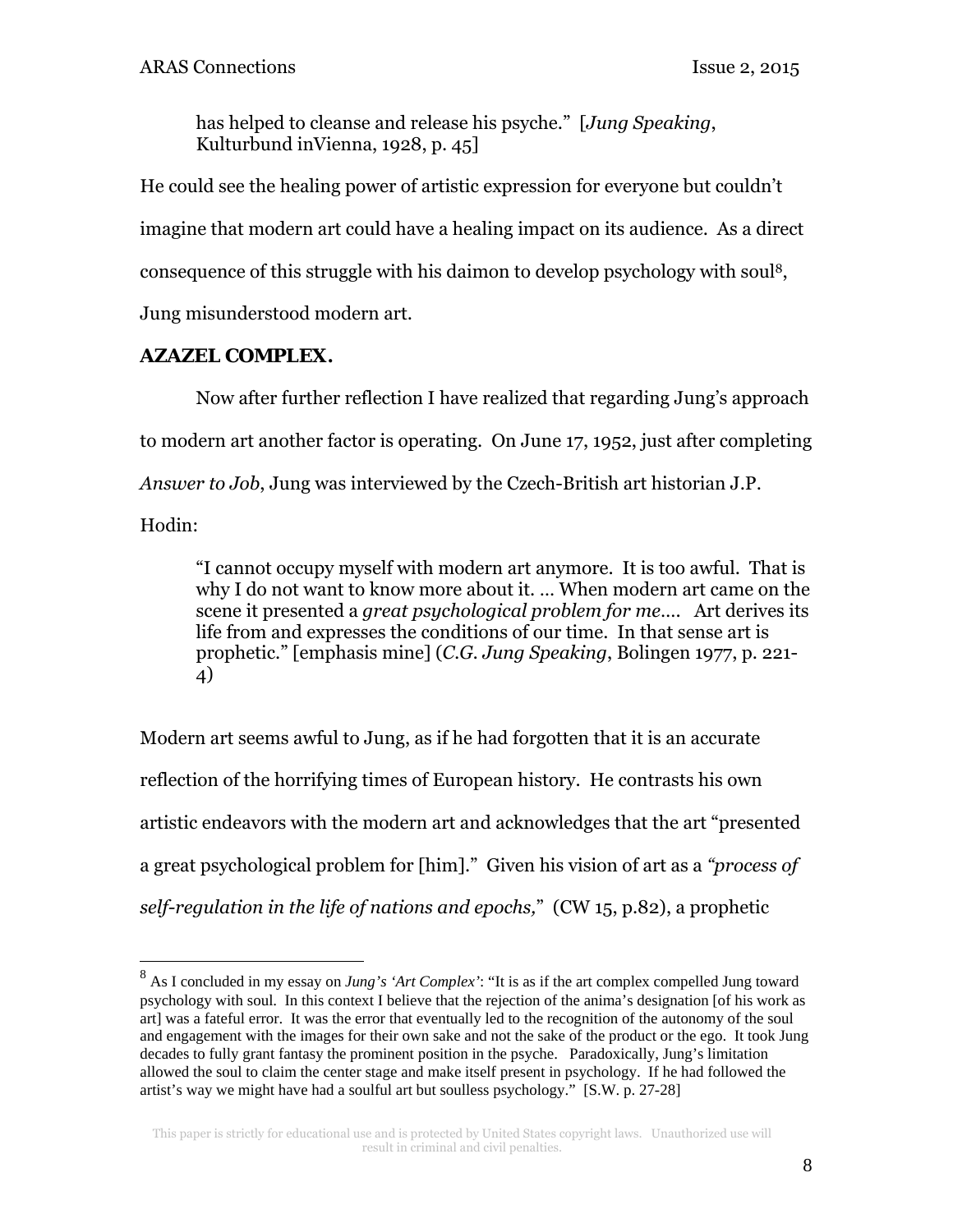function of art, it was crucial for Jung to see modern art as reflective of and compensating for the psychological condition of modern life. Jung's "great psychological problem" with modern art I call the "Azazel complex." Let me elaborate.

 In *Answer to Job*, following the apocryphal Hebrew scripture the *Book of Enoch*, Jung imagines the origins of arts and sciences:

"The [fallen] angels, among whom Azazel particularly excelled, taught mankind arts and sciences. They proved to be extraordinarily progressive elements who broadened and developed man's consciousness… In this way they enlarged the significance of man to 'gigantic' proportions, which points to an inflation of the cultural consciousness at that period. An inflation, however, is always threatened with a counter-stroke from the unconscious, and this actually happened in the form of the Deluge." (CW 11, pp. 421-22)

The name *Azazel ('ăzaz'ēl)* derives from the Hebrew roots *'ăzaz* ("to be strong") and *'el* ("God") which has been translated variously as "God has been strong," "God strengthens," or "strong one of God." It can figuratively mean "impudence" or "impudent to God." Alternatively, the name may refer to the rugged and strong mountain cliff from which the goat was cast down. The scapegoat carrying the sins of community was exiled into Azazel's land. [*Wikipedia*, accessed 7/1/12] Jung considered angels members of a strange order of soulless beings, representing "nothing but the thoughts and intuitions of their Lord," who "are precisely what they are and cannot be anything else." [MDR, pp. 327-328]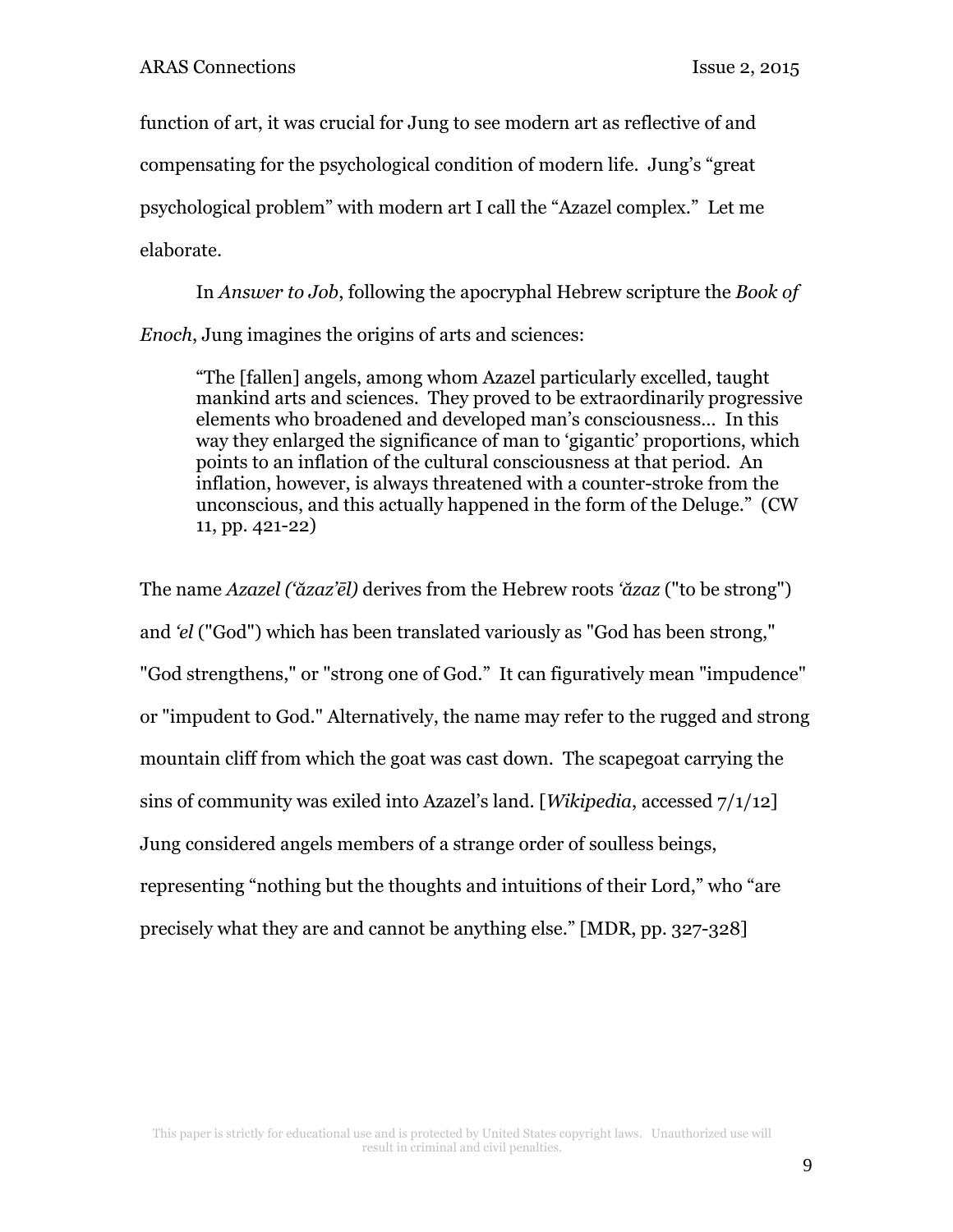

*Figure 3* A depiction of Azazel in his familiar form of a goat-like demon, from Collin de Plancy's *Dictionnaire Infernal* (Paris,1825).

Jung believed that fallen, exclusively "bad" angels, begot "inflation" similar to the megalomania that he observed in modern dictators. [MDR, p. 328] Fallen angels of the *Book Of Enoch* can be seen as archetypal ideas incarnating in human experience that lead humans to higher consciousness through development of arts and sciences. Jung thought that such a surge of archetypal energy leads to gigantic over-signification of the creative individual. He uses a curious expression: "an inflation of the cultural consciousness," as if collective human importance was elevated excessively through creative expression.

 I call this "inflation of the cultural consciousness" the "Azazel complex" and would argue that as a psychologist Jung was on the mission to deflate or criticize any cultural manifestations that unduly raised significance of the ego over the psyche as a whole. Jung would see modern artists as identified with the true creator--archetypal Azazel. It was not just the megalomania of tyrants but

This paper is strictly for educational use and is protected by United States copyright laws. Unauthorized use will result in criminal and civil penalties.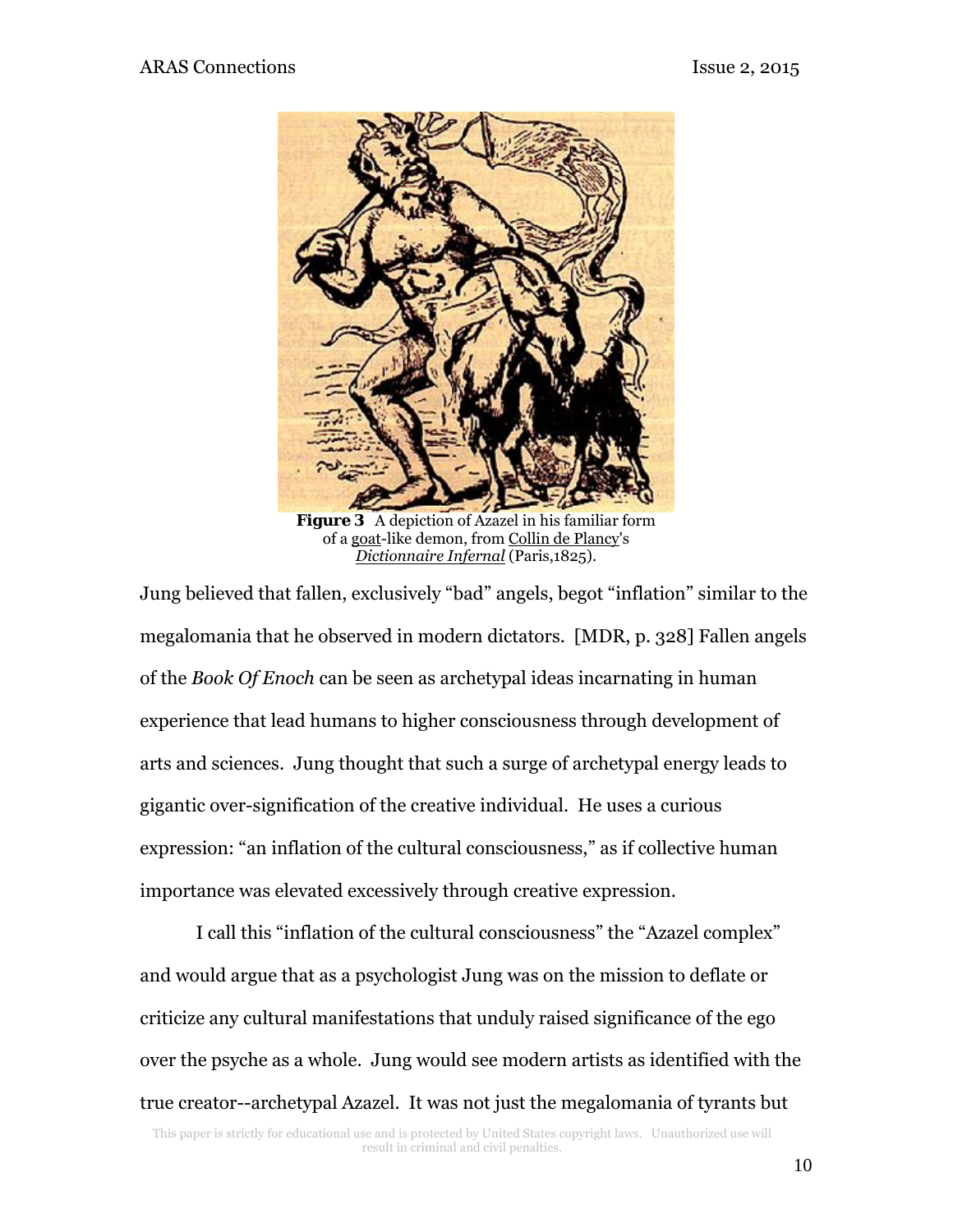even more so the notoriety and glorification of some modern artistic giants like Joyce or Picasso that became the target of Jung's deflationary mission. It is as if by diminishing the stature of modern artists Jung hoped to prevent another Deluge. He believed that hubris of consciousness, or taking "man' as the highest measure, would lead to the "universal catastrophe."[MDR, p. 328] Jung, particularly in his public essays, aimed at shrinking "giantism, hubris of modern consciousness." [ibid] True to the vision of Azazel Jung considers both science and modern art evil *[Jung Speaking*, 1952, Hodin interview, p. 223]. He judges them both guilty of the irresponsibility with which they bring to the world their own inventions and expression.



*Figure 4 Angel in Chains* Odilon Redon, 1815

 At times Jung's condemnation of the evil impact of art reaches a fever pitch, such as when, on the eve of WWII, after the Anschluss of Austria, when the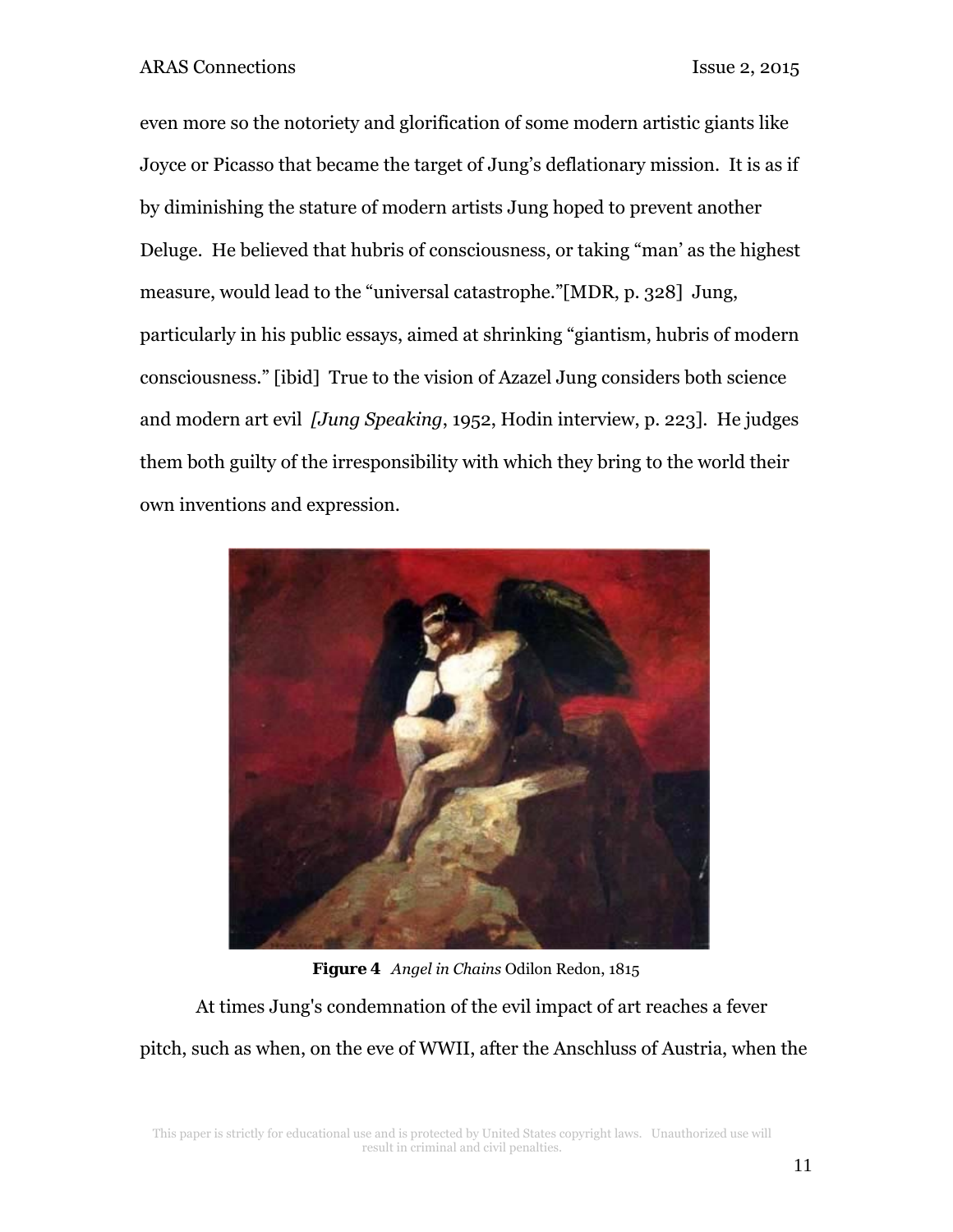specter of Nazism hovered over Europe, Jung expressed these bitter remarks to

the Protestant clergy in London:

"We have art galleries, yes—where we kill the gods by thousands. We have robbed the churches of their mysterious images, of their magical images, and we put them into art galleries. That is worse than the killing of the three hundred children in Bethlehem; it is a blasphemy." [*The Symbolic Life*, 4/5/1939, "A seminar given to the Guilt of Pastoral Psychology in London." CW 18, p. 274]

Jung is positively enraged by the modern iconoclasm of divine images, for splitting numinous images from their religious context, for separating art and religion.

 Both as a psychiatrist and based on his own experience ['confrontation with the unconscious'] Jung had acute awareness of power of archetypal possession in the "godless, destitute times":9

"The contents that were formerly projected were now bound to appear as personal possessions, as chimerical phantasms of the ego-consciousness. The fire chilled to air, and the air became the great wind of Zarathustra, and caused an inflation of consciousness which, it seems, can be damped down by the most terrible catastrophe to civilization, another deluge let loose by the gods upon inhospitable humanity [allusion to the murder of Philemon and Baucis in *Faust*]." CW 12, 1944, p. 480

Jung imagined himself as a successor of that mythical couple and placed an inscription over the entrance to his Bollingen tower: *Philemonis sacrum, Fausti poenitentia*, or "Temple of Philemon, Repentance of Faust." He took it upon himself to provide the sanctuary for gods in his life-work, and to educate the public to prevent the inflation of consciousness. Given his understanding that the archetypal contents inflating the contemporary ego-consciousness are to

 $\overline{a}$ 

 $9<sup>9</sup>$  As he called the period, after the great German poet Holderlin.

This paper is strictly for educational use and is protected by United States copyright laws. Unauthorized use will result in criminal and civil penalties.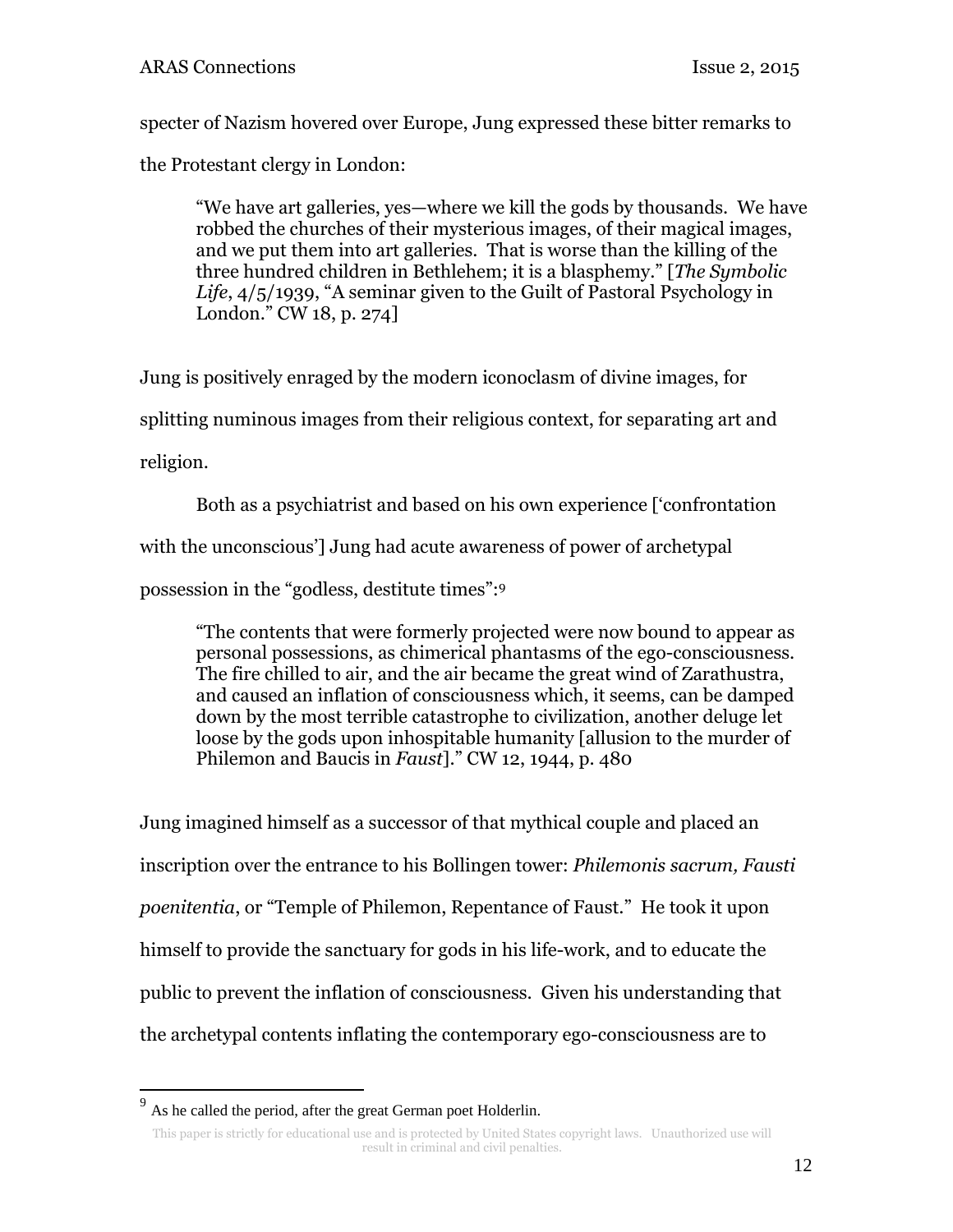blame for the twentieth century horrors [as debatable as this notion is on the socio-political scale] Jung looked for allies among people who deal with creative symbolic process, for artists, to provide the symbols that would shift the zeitgeist:

"It seems to me of some importance, therefore that a few individuals, or people individually, should begin to understand that there are contents which do not belong to the ego-personality, but must be ascribed to a psychic non-ego. This mental operation has to be undertaken if we want to avoid a threatening inflation. To help us, we have the useful and edifying models held up to us by *poets and philosophers* [my emphasis]—models or *archetypi* that we may call remedies for both men and the times. CW 12, p. 481

Jung was disappointed that modern artists had not come up with unifying symbols, only with alienating fragments and ruins of meaning, beauty and value. In his view, modern artists were not aware that archetypal forms were expressing themselves through them. As he put it to Margaret Tilly, an English concert pianist, in 1956 regarding music: "I never listen to music anymore. It exhausts and irritates me… Because music is dealing with such archetypal material, and those who play it don't realize this." [C.G. Jung Speaking, p. 274]

# **MISUNDERSTANDING OF MODERN ART**

 $\overline{a}$ 

For Jung the most pronounced characteristics of modern art were subjectivity, abstraction, fragmentation and ugliness.10 With his prejudiced and 'conservative to the bone' [MDR, p. 358] attitude towards modern art Jung did not understand aesthetics and the value of abstractions. He could see modern

<sup>&</sup>lt;sup>10</sup> "[Modern] art is a flight from the perceptible world, from the visible reality.... To the extent that it is a manifestation for the primary it may have a positive value. … art that has all of a sudden lost its belief in beauty and looks only inwardly where there is nothing to be found but ruins, the mirror of our world: they all want to descend into the realm of the mothers without possessing Faust's key. In my own way I try to get hold of a key and to open closed doors with it." (*C.G. Jung Speaking*, Bolingen 1977, p. 221-4)

This paper is strictly for educational use and is protected by United States copyright laws. Unauthorized use will result in criminal and civil penalties.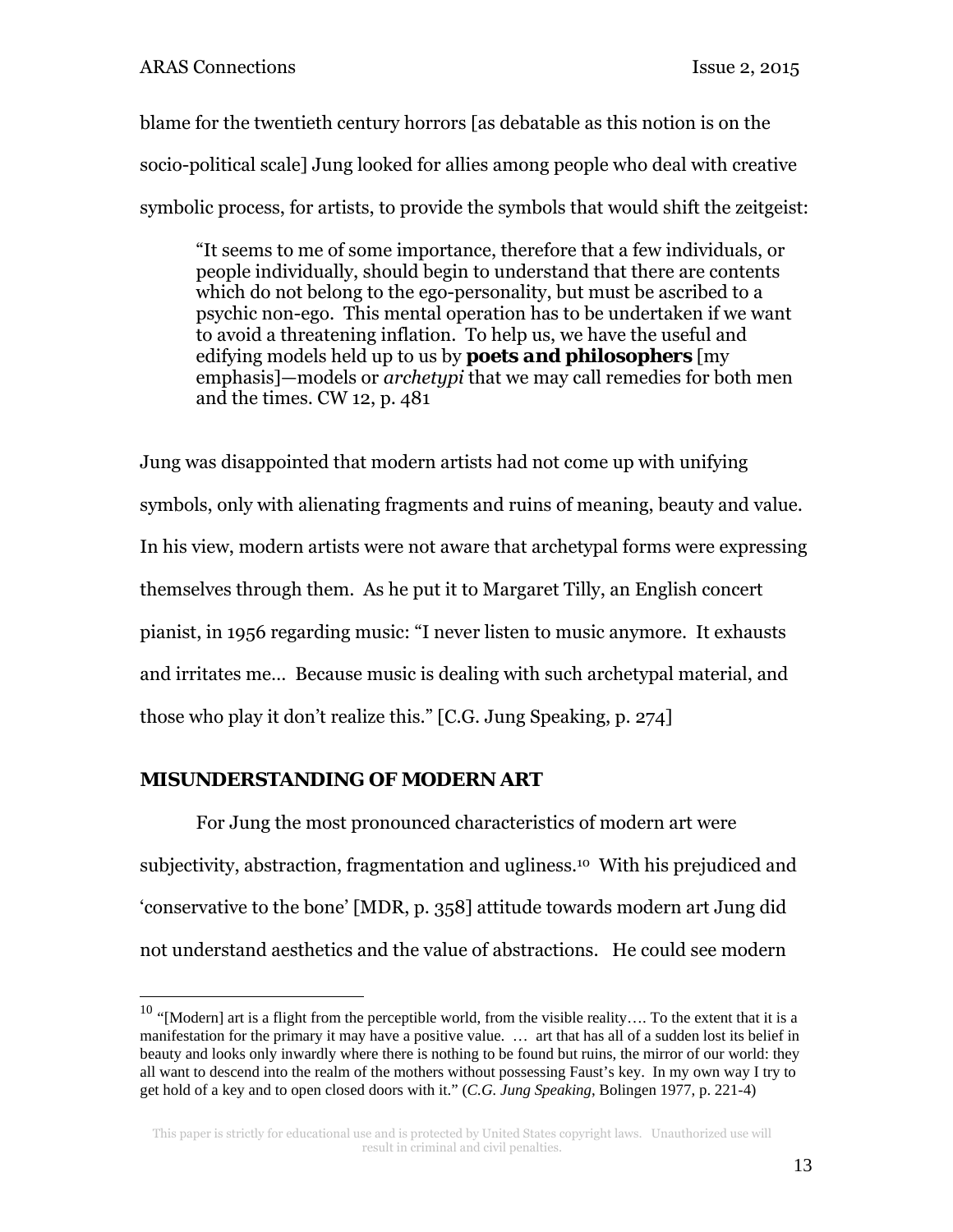<u>.</u>

art as turning toward invisible reality, but did not consider this turn an *opus contra naturam*, the more prestigious designation, that he reserved for alchemy. In Jung's view modern artists' descent into the unconscious is not a conscious sacrifice but an escape into internal ruins without keys to open its doors.<sup>11</sup> Jung's alienation from modern art<sup>12</sup> is the psychological background responsible for seeing it as symptomatic expression. He frequently (see his essays on Picasso and Joyce, *CW 15*, and my commentary in the appendix here) makes an uncritical jump that conflates modern art with the art of his psychotic patients, both creating "schizophrenic expressions."13 Reversing his usual amplificatory mode—

13 In a curious little 1932 article for the Belgian *Journal des Poetes* "*Is There a Freudian Type of Poetry?"* [CW 18, pp. 765-6] Jung states without much doubt:

Jung even develops a way of determining which artwork is neurotic, making himself an arbiter of what is true or great art:

<sup>11</sup> Jung sees modern art as turning toward invisible reality, which sounds conspicuously as *opus contra naturam*. Jung perceives the transition from the beautiful art to the 'art that lost its belief in beauty' as rapid decline. Modern artists descent into subjectivity is not a conscious sacrifice but an escape into internal ruins without proper tools to open its doors. Disregarding the issue whether metaphoric ruins really need the keys to enter, Jung forgets that by his own admission he has already questioned the compulsive need to "open all doors," (MDR, p.171) and misses the implication that the realm of mothers itself lies in ruins, and what could this image itself tell us about the unconscious in modernity.

<sup>&</sup>lt;sup>12</sup> In a later letter to Hodin (9/3/1955) Jung humbly acknowledges: "Nor do I pretend to have very much to say about modern art. Most of it is alien to me from the human point of view and too disagreeably reminiscent of what I have seen in my medical practice." [*C.G. Jung Speaking*, Bolingen 1977, p. 221.]

<sup>&</sup>quot;If a writer is sick, psychically sick, it is highly probable that whatever he produces will bear the stamp of his sickness. This is true with reservation, of course; for there actually are cases where the creative genius so far transcends the sickness of the creator, that only a few traces of human imperfection are to be seen in the work. But these are exceptions; *the general rule is that a neurotic poet will make neurotic poems*." p. 765

Writing for the public interested in poetry Jung breaks his promise not to mix up the poet's personal condition with the work. It is a deliberate act to provoke the readers obviously partial to poetry, and make the point about the sick literature of modern times. Arguably, Jung's favorite poet Holderlin, writing most of his work from the mental asylum would be a notable exception. This is not just a passing comment.

<sup>&</sup>quot;If the meaning of a poetic work can be exhausted through the application of a theory of neurosis, then it was nothing but a pathological product in the first place, to which I would never concede the dignity of a work of art. Today, it is true, our taste has become so uncertain that often we no

This paper is strictly for educational use and is protected by United States copyright laws. Unauthorized use will result in criminal and civil penalties.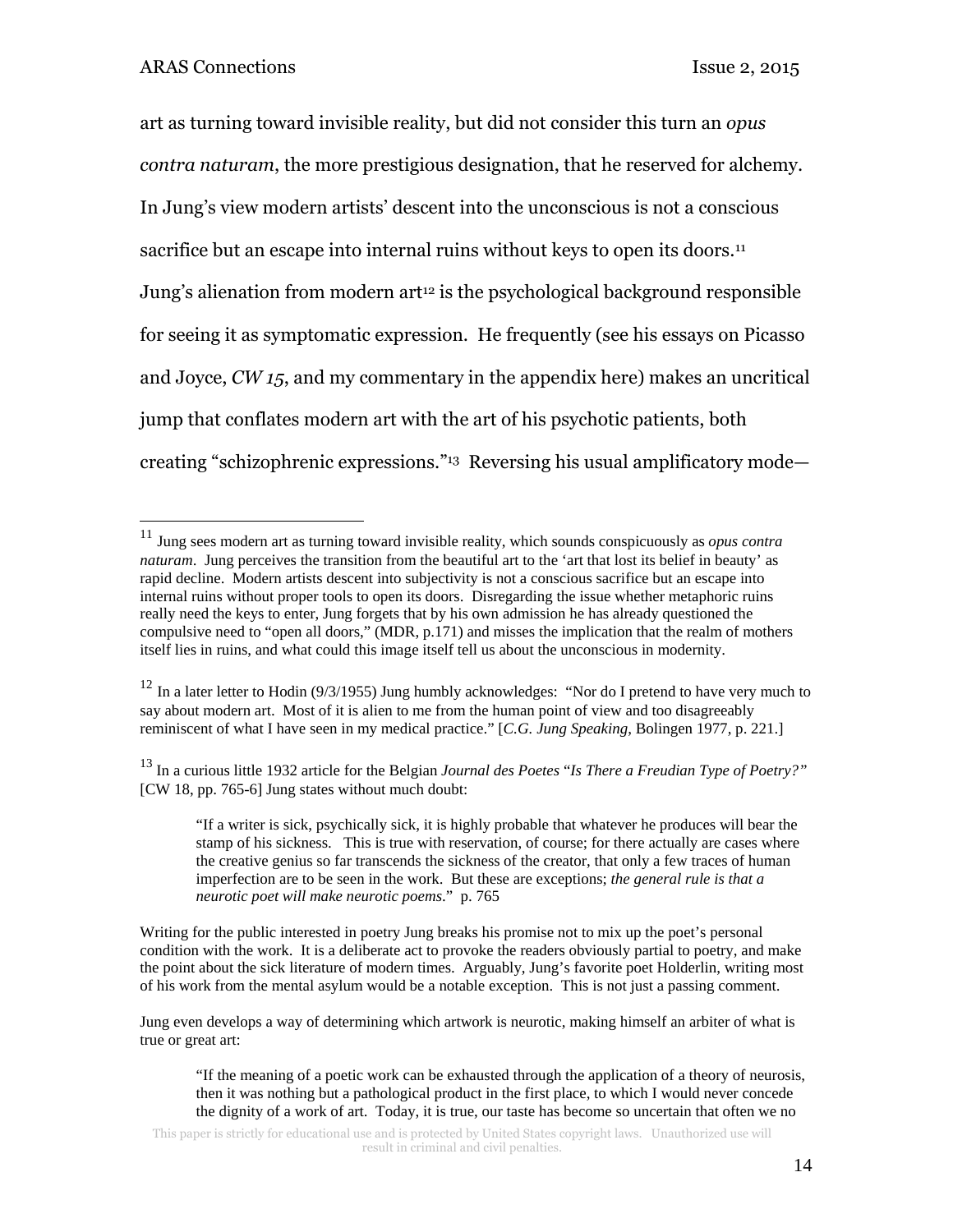amplification of patients' material with famous works of art or mythology--Jung amplifies the work of Picasso using pictures by schizophrenics. It is instructive here to recall Edgar Wind's caution (from *Pagan Mysteries in the Renaissance*): "logically and causally the exceptional is crucial, because it introduces the more comprehensive category … [which] cannot be understood by amplifying the commonplace" (p. 238) Thus, it is clear that amplification of Picasso's work with pictures of schizophrenics will bring us no closer to understanding his work, while it serves as a clear expression of Jung's demeaning attitude towards the artist.

In the same way that initially as a psychiatrist he could not admit of having his own fantasies and had to project his anima into Miss Frank Miller (*1925 Analytical Psychology Seminars*, pp. 27-28), Jung cannot conceive that a modern artist can have the mental capacity to descend, without losing his mind, to bring up and express the forms found in the unconscious, the same forms that the schizophrenic patient is overwhelmed by. In this effort the modern artist seems closer to the psychologist working with psychotic material than to the psychotic patient expressive of and identified with it. However, it is easier for Jung to see modern art as symptomatic of the modern condition than symbolic of it. He claims the psychologist's superiority over the artist as the one who

longer know whether a thing is art or a disease. I am convinced, however, that if a work of art can be explained in exactly the same way as the clinical history of a neurosis, either it is not a work of art, or the explainer has completely misunderstood its meaning. I am quite convinced that a great deal of modern art, painting as well as poetry, is simply neurotic and that it can, consequently, be reduced like an hysterical symptom to the basic, elementary facts of neurotic psychology. But so far as this is possible, it ceases to be art, because great art is man's creation of something superhuman in defiance of all the ordinary, miserable conditions of his birth and childhood. To apply to this the psychology of neurosis is little short of grotesque." CW 18, pp. 765-6.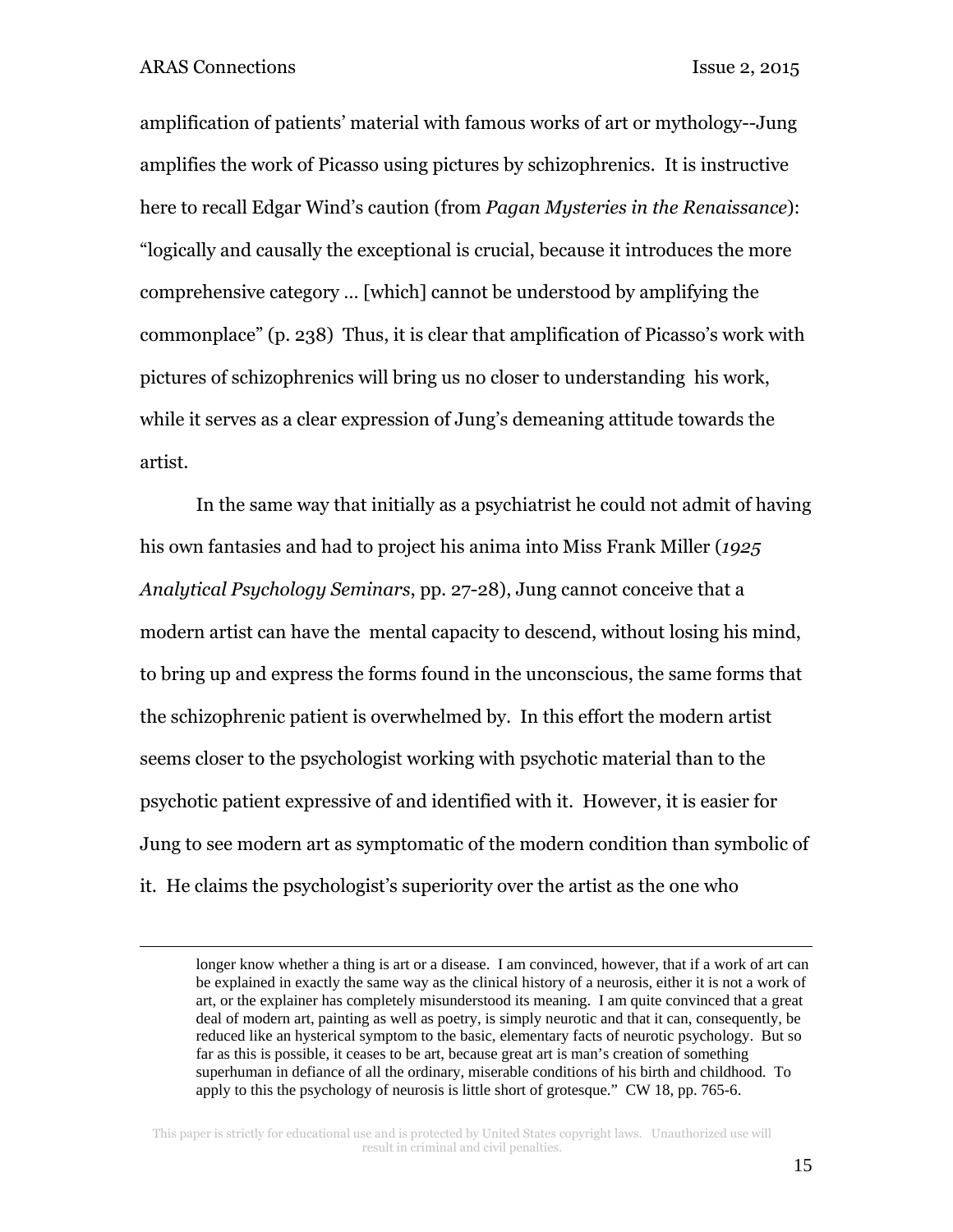possesses the Faustian key that opens doors to the unconscious14. Under influence of "Azazel complex," Jung the psychologist, felt threatened by the modern art that on its own undertook exploration of the unconscious, and thus competed with his psychology project. Instead of seeing modern artists as fellowtravellers in the unknown territory, as potential collaborators, he sees them as competition, and devalues them as unconscious explorers.

Once Jung invented a technique of active imagination and developed the notion of the transcendent function, he perceived artistic experience as limited and incomplete.15 It is as if because Jung envisioned active imagination as consisting of two distinct stages: first giving form to the unconscious processes (In German *gestalten*) and then providing symbolic understanding (*verstehen*), he assumed that art is only *gestalten*.16 Modern art seen as an aimless undertaking is therefore clearly distinguished from the depth analysis which is teleological, aiming at symbolic understanding and individuation. Although Jung admits that modern artists have access to the creative unconscious, he considers them blind guides groping in the dark17. Jung does see that both art and analysis

 $14$  It is as if he forgot that he owes the very metaphor of key to the realm of the mothers to another artist, the great romantic poet Goethe. So Jung is in a proud possession of the poetic key but does not grant

<sup>&</sup>lt;sup>15</sup> "It is an artistic experience which, in the deeper meaning of human experience is incomplete: ... the vision is experienced artistically, but not humanly. By 'human' experience' I mean that the person of the author should not just be included passively in the vision, but that he should face the figures of the vision actively and reactively, with full consciousness. … A real settlement with the unconscious demands a firmly opposed conscious standpoint." CW 7, 1917, p. 213.<br><sup>16</sup> As I put it in my 2008 essay: "To preserve the originality and distinctness of his method from art-making

he had to minimize arts' cognitive and semantic component. He had to emphasize the process and not the product of his effort. It allowed him to focus on the soul and its expression as images for their/its own sake<sup>1</sup>, and not for the sake of art." (Jung's 'Art Complex', p. 27)

<sup>&</sup>lt;sup>17</sup> "[M]odern art leads us away from the too great scattering of the libido on the external object, back to the creative within us, back to the inner values. In other words, it leads us by the same path analysis tries to lead us, only it is not a conscious leadership on the part of the artist." [*Analytical Psychology*, 1925, pp. 54]

This paper is strictly for educational use and is protected by United States copyright laws. Unauthorized use will result in criminal and civil penalties.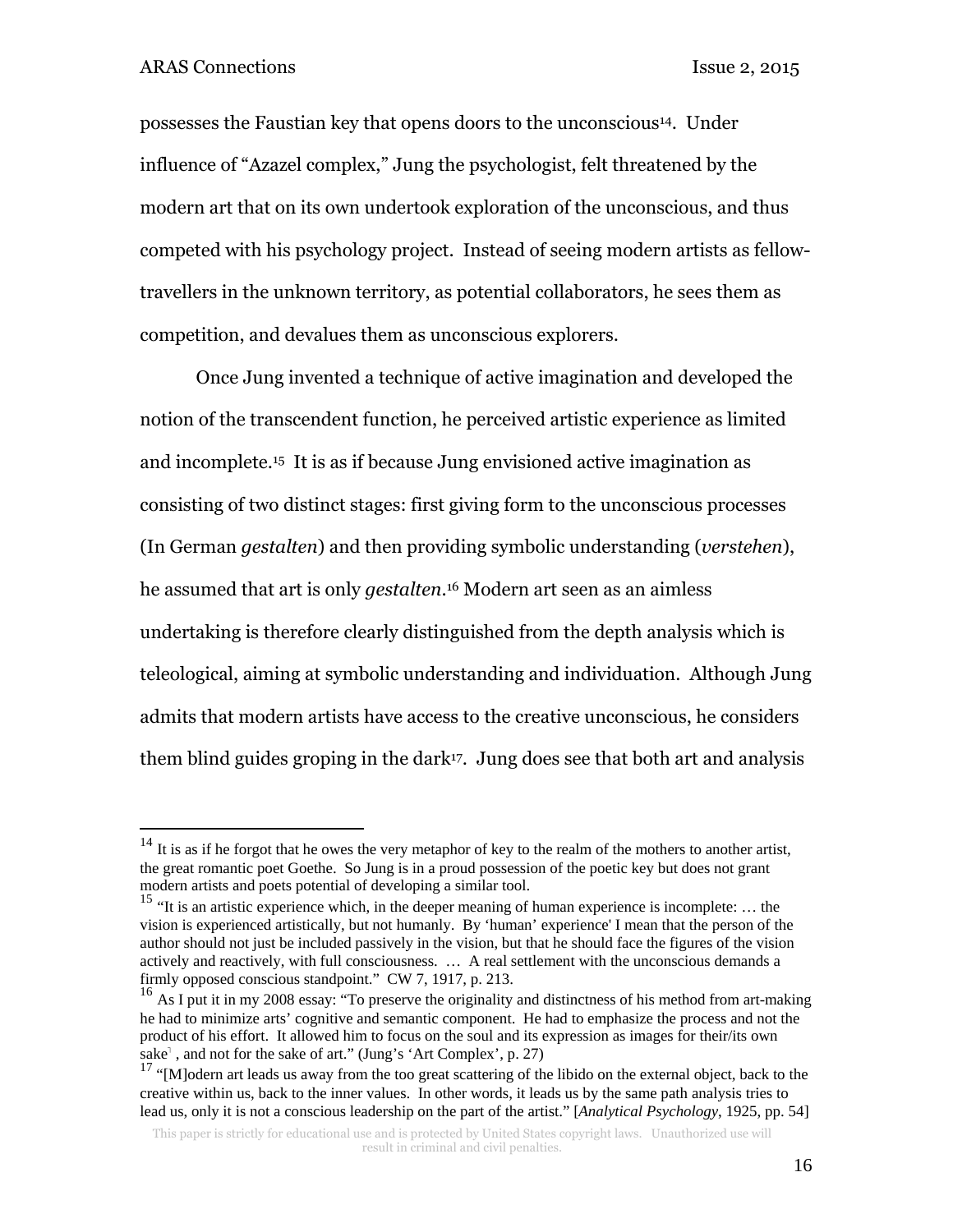<u>.</u>

attempt to explore the same source18 but stops short of drawing a conclusion that could lead to the collaboration between art and psychology in their exploration of the unconscious. If Jung was able to consider the implications of this thought, he would be much closer to appreciating art not only as coming from the same source but as a manifestation of the creative source itself with artist as a cocreator and conscious elaborator and not just as a resource to be utilized by the superior analytical thought.

Jung acknowledges that modern art and depth psychology share the same object--*eidolon*, or image--however, again, he does not draw an obvious conclusion: image is psyche (CW 13, p. 50) and image is art, thus art and psyche must be closely related, as if art were psyche. This interpretation would allow for closer kinship between the two disciplines<sup>19</sup>, particularly since he believed that psyche had a religious function and that art could bring about religious symbols<sup>20</sup>.

 Based both on his notion of creativity as one of the instincts (*CW 8*, "Biological Factors Underlying Human Behavior") and on his own experience of creative fantasies in *The Red Book,* Jung believes that it is the unconscious which

 $18$  Jung has acknowledged that both he as an empiricist and Rilke as a modern poet ultimately drew from the same spring, the collective unconscious [C.G.Jung, 1957, Letters II, pp. 381-2] and praised Rilke's poetry for: "much psychology ... hidden in [it]." [C.G.Jung, 1948, Letters I, p.483] It seems that Rilke is the only modern artist that avoided being diagnosed, and was actually appreciated by Jung who owned several volumes of his poetry.

<sup>&</sup>lt;sup>19</sup> Depth psychology and art could then be considered as disciplines exploring images, part of imaginology (Michael Vannoy Adams designation for science of images).

 $20$  "Modern art, then, began first by depreciating these external values, by dissolving the object, and then sought the basic thing, the internal image back of the object—the eidolon. We can hardly predict today what the artist is going to bring forth, but always a great religion has gone hand in hand with great art." [*Analytical Psychology*, 1925, pp. 56]

This paper is strictly for educational use and is protected by United States copyright laws. Unauthorized use will result in criminal and civil penalties.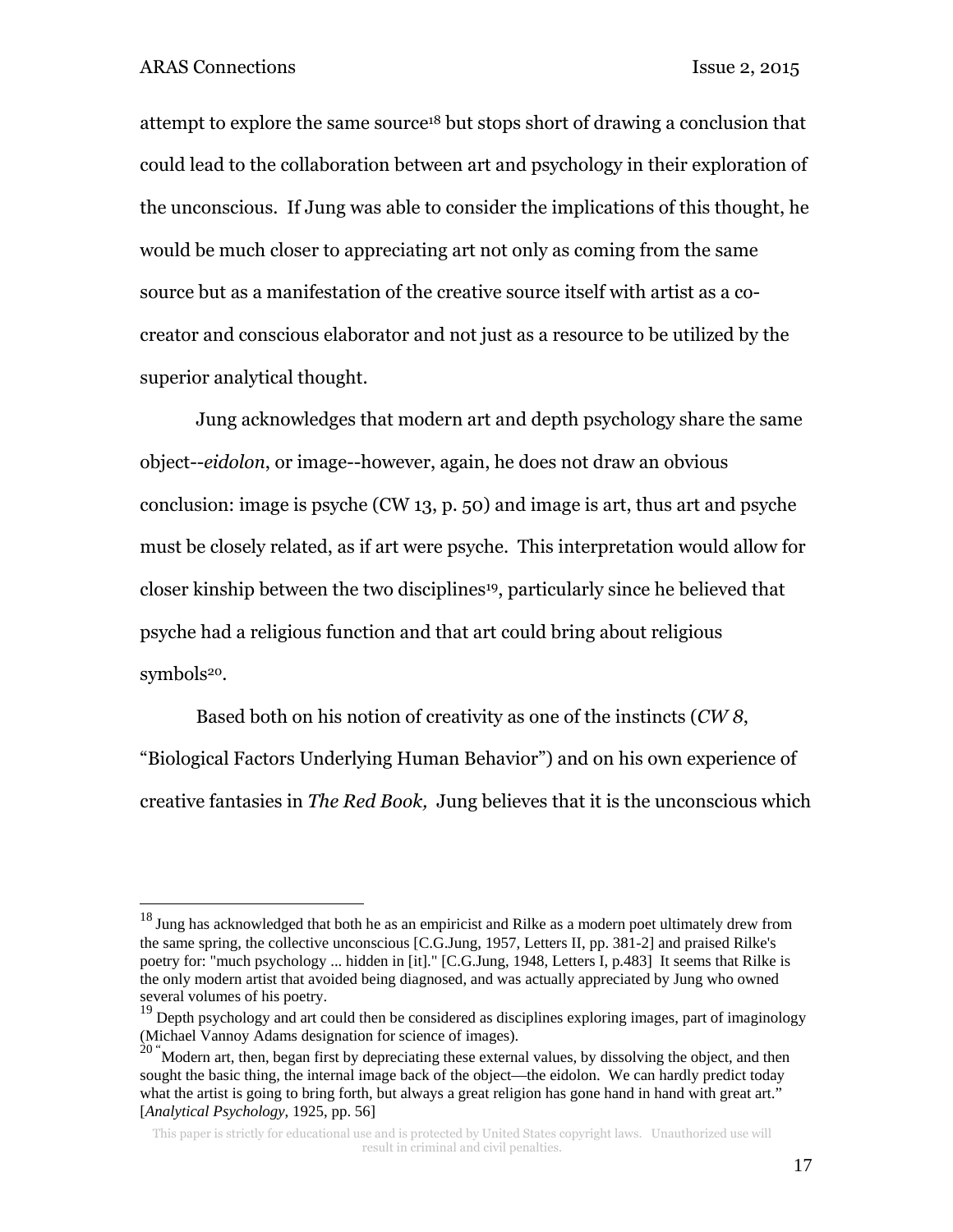is the real artist<sup>21</sup>. It is as if the unconscious is a natural, spontaneous and compulsive artist, providing us with its synesthetic visions. Jung's idea of the unconscious-as-artist is guided by a particular notion of an artist—an artist as a visionary, attuned and guided by the unconscious and naturally skilled at expressing its imagistic responses. It is as if the competence and the conscious deliberation that goes into the rendering of image is taken for granted, the very skills that Jung (1932) considers, etymologically essential of art.22 Jung's focus on furthering his psychology project makes the artistic rendition of an archetypal image invisible23. With the focus fixed on the depth of analysis, the artist becomes an anonymous figure who is akin to a dreamer or a patient channeling an archetypal image. The collective, creative matrix becomes a sole creator, and the individuality so important for Jung in psychological realm becomes negligible in the artistic domain.

#### **JUNG'S HOLOSALGIA**

 $\overline{a}$ 

 In general, Jung believes that modern art is a blind guide to the unconscious, although, in his late essay *The Undiscovered Self* (1956), he grants it ability in psychological education and considers it full of meaning:

<sup>&</sup>lt;sup>21</sup> "The mentality [of the Unconscious] is an instinctive one: it has no differentiated functions, and it does not 'think' as we understand 'thinking.' It simply creates an image that answers to the conscious situation. This image contains as much thought as feeling, and is anything rather than a product of rationalistic reflection. Such an image would be better described as an artist's vision." CW 7, p. 183

 $22$  Compare this view: "Art fails entirely in its educative purpose if people don't see that it depicts the sickness of our time. That is why this art is neither enjoyable nor elevating but as you rightly say a 'scream.' But a scream is always just that—a noise and not music. Hence I shall hold unswervingly to the view that *modern art is much more correctly judged from the psychological rather than from the artistic standpoint* [emphasis mine]. 'Kunst' [art] comes from Konnen [ability, skill]; 'stammering' is not skill but only a miserable attempt to speak." *C.G. Jung Letters* volume 1, From a letter to Walter Martens, 11/24/32, p. 108.

 $23$  The categories of imagination would be empty without artistic images that Jung habitually uses to exemplify the very idea of numinous images. The unconscious matrix, in historical dimension, is manifested, only through preserved works of art, through human culture.

This paper is strictly for educational use and is protected by United States copyright laws. Unauthorized use will result in criminal and civil penalties.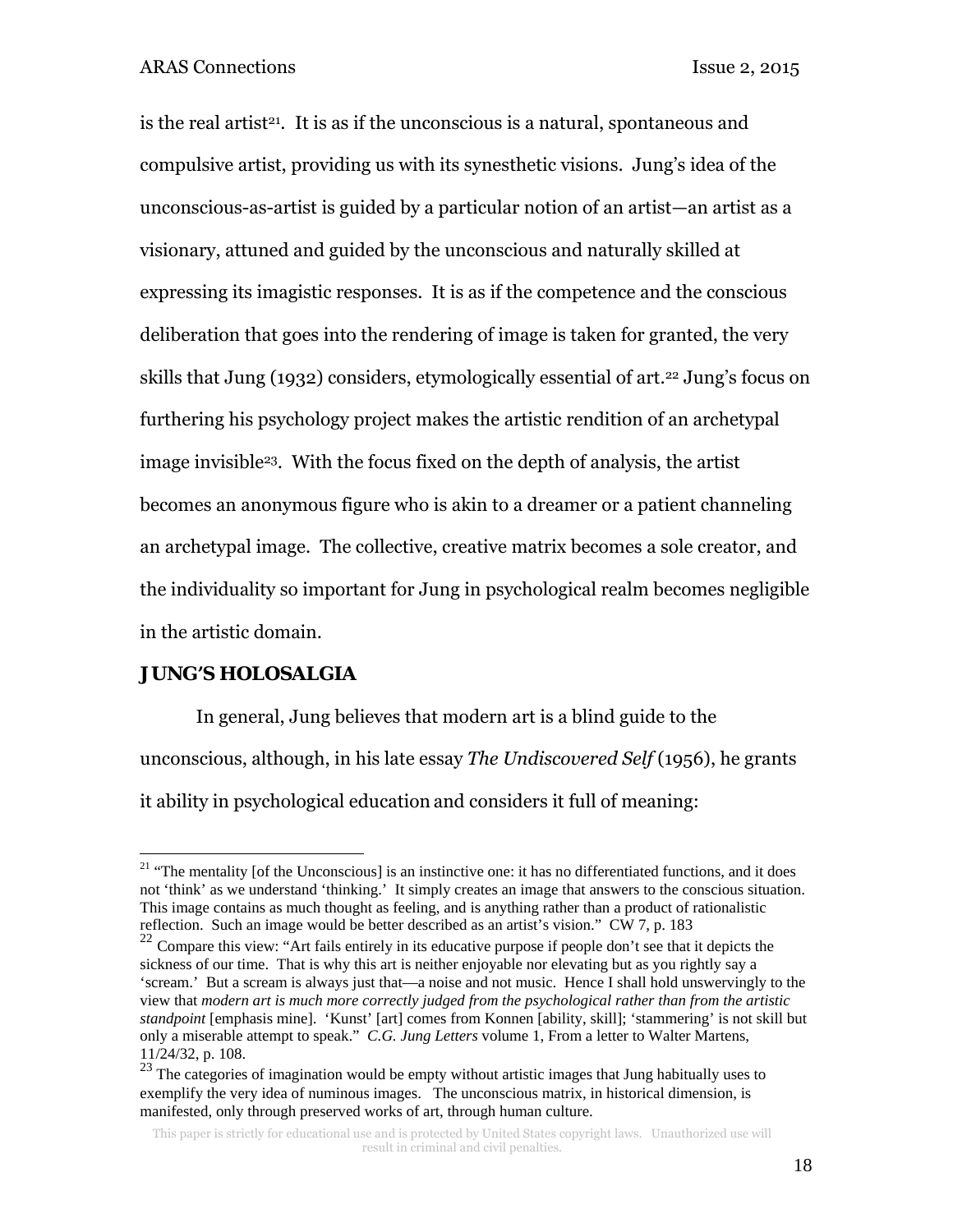"[T]hough seeming to deal with aesthetic problems, [modern art] is really performing a work of psychological education on the public by breaking down and destroying their previous aesthetic views of what is beautiful in form and meaningful in content. … This tells us, in plain and universal language, that the prophetic spirit of art has turned away from the old object-relationship towards the—for the time being—dark chaos of subjectivisms. Certainly art, so far as we can judge of it, has not yet discovered in this darkness what it is that could hold all men together and give expression to their psychic wholeness. Since reflection is needed for this purpose, it may be that such discoveries are reserved for other fields of endeavour. [CW 11, *The Undiscovered Self*, 1956, pp. 303-4.]

 Jung complains that modern art has not (yet) found a new form of human solidarity and expression of wholeness. He believes that only depth psychology can provide the reflection needed for wholeness. He does not have his usual patience regarding the emergence of symbols from the unconscious. For all his praise of modern art's prophetic spirit, he does not want to wait for the emergence of the unifying symbol from the chaotic subjective darkness, but wants to 'deposit' it through reflection. It is as if he believed that psychological reflection could penetrate beyond the prophetic spirit of art and detect "wholeness". However, no reflection can discover its object, it can only posit its existence; the object still needs to emerge to be manifest.

This reflection is not reflection in a strict sense but (what I call) *holosalgia*, longing for wholeness [from Greek *holos*, or whole, and *algos*, or pain, sorrow or longing], that aims at wholeness prior to its emergence. In his approach to art Jung does not have the same humility and respect that he has toward patients' material. He just applies the theory of opposites and claims that fragmentation calls for wholeness. But even then the wholeness will be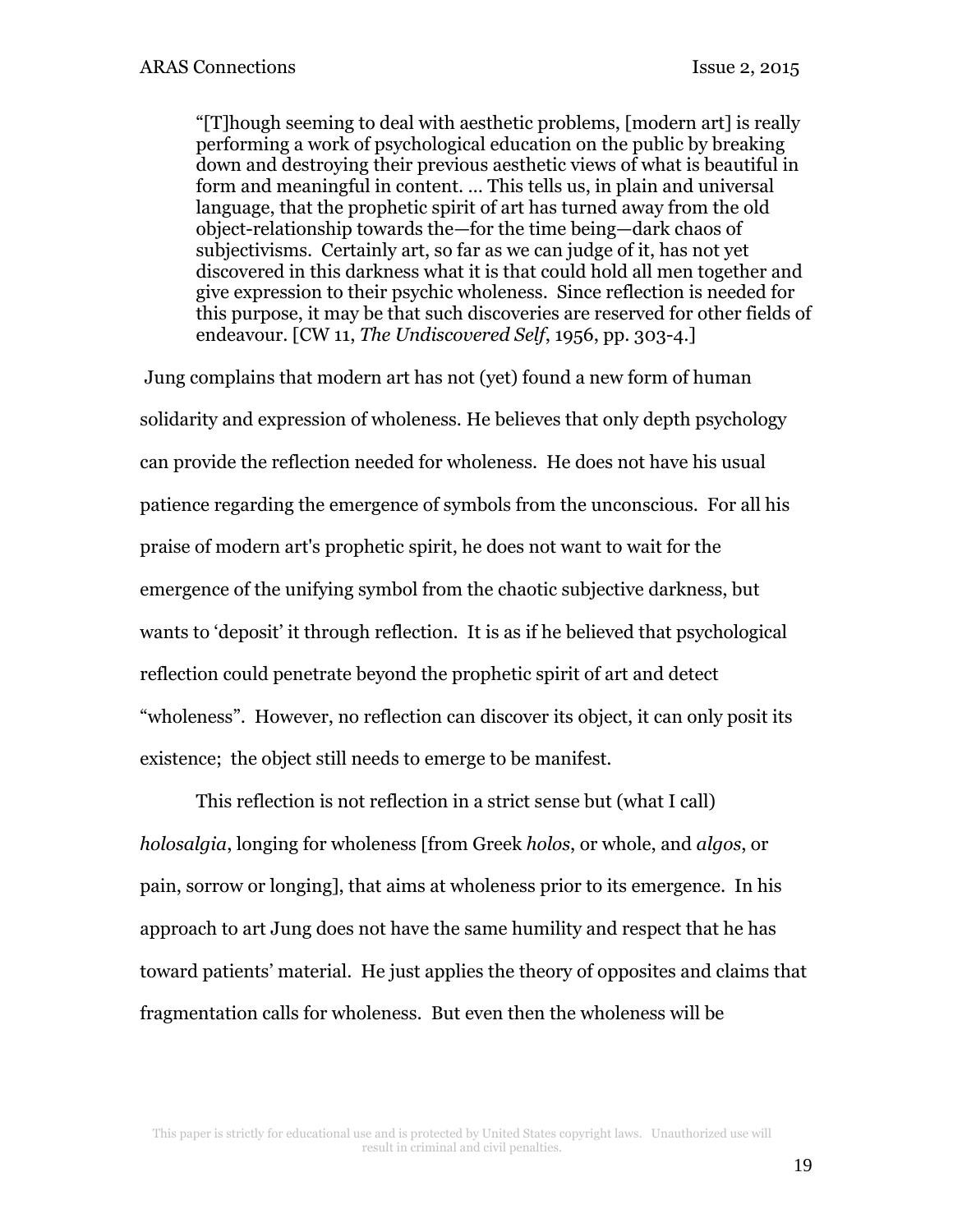discovered only when manifested, not when posited.24 He does not recognize

that modern art's unintelligibility itself points to the symbol as the best

expression of something that is not yet otherwise understood and he is upset that

artists have not yet produced a symbol of wholeness and portray only chaos and

fragmentation. If only Jung had ventured a bit closer toward modern artists he

could see them as fellow wrestlers with inner daimons attempting on their own,

without prior models<sup>25</sup>, to *truly enter* the unconscious to bring back symbols of

transformation:

"The man, therefore, who, driven by his daimon, steps beyond the limits of the intermediary stage, *truly enters* the "untrodden, untreadable regions," where there are no charted ways and no shelter spreads a protecting roof over his head." [MDR, p. 344]

## **APPENDIX A**

 $\overline{a}$ 

JUNG ON JOYCE-précis

*Ulysses: A Monologue*, CW 15, pp. 109-134; 1932/1934

To give an illustration of how torturous Jung's wrestling with Azazel can be, I will focus on Jung's monologue on James Joyce's *Ulysses*. Although Jung considered the book a significant '*document humain*' reflective of the spirit of the times, he experienced it as a 735 boring, soporific pages-long tapeworm [p. 112] of a scroll filled with a synesthetic sensory monotonous and random collection of happenings. Jung, "bored to tears," [p. 114] describes himself as a long-suffering reader who resents the author who does not offer any respite from the relentless, "pitiless stream" of "suffocating emptiness" that "begins and ends in nothingness," and consists of "nothing but nothingness." [p. 110] Jung has a

 $^{24}$  Jung believed that the shift in the Zeitgeist is achieved through the symbols, that arise spontaneously from the unconscious: ""the solution, seemingly of its own accord, appears out of nature. Then and only then it is convincing. It is felt as 'grace.' The solution … is usually an unfathomable mixture of conscious and unconscious factors, and therefore a symbol… It represents the result of joint labors of consciousness and the unconscious, and attains the likeness of the God image in the form of mandala, which is probably the *simplest model* [emphasis mine] of a concept of wholeness, and one that spontaneously arises in the mind as a representation of the struggle and reconciliation of opposites." [MDR, p. 335]

<sup>25</sup> Following no models, discovering everything alone, Jung identified in *The Red Book* as the essence of the modern condition in the age of death of the hero.

This paper is strictly for educational use and is protected by United States copyright laws. Unauthorized use will result in criminal and civil penalties.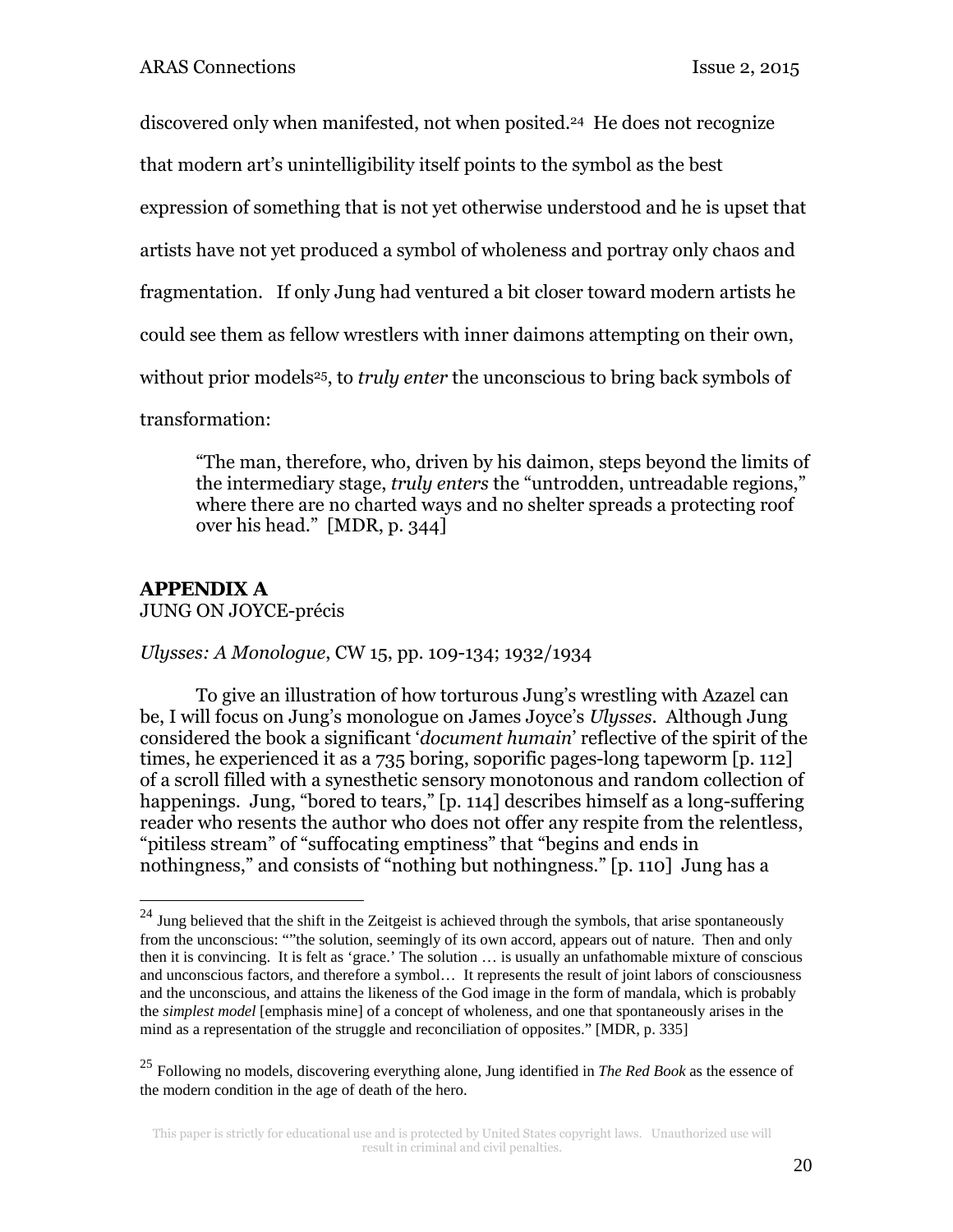1

"hellish" experience reading the book; vexedly abandons it once, falls asleep a couple of times, but masochistically persists in plowing through it. He even projects his derision at Joyce, accusing him of "infuriating disdain" for such an "assiduous reader" [p. 113] as himself. Jung's immense contempt for *Ulysses* reduces not only the book but also its author ("In every segment of the book, however small, Joyce himself is the sole content of the segment." p. 114) to the level of primitive tapeworm:

"...the whole work has the character of a worm cut in half, that can grow a new head or a new tail as required, …, fabulously procreative, …, that can produce nothing but other tapeworms … in endless proglottic proliferation" [p. 112, 114]

His intense emotional reaction indicates that a powerful complex has been triggered by this "hellish monster-birth" [p. 110] of a work. One could imagine Jung's reading *Ulysses* as a Herculean labor of slaying the Lernaean Hydra, but instead of a monster worthy of his heroic effort he struggles with a lowly intestinal parasite, that does not bring him glory but severe mental indigestion. Jung makes tremendous, and oddly repetitive efforts to reduce the book to nihilistic nonsense and deflate its writer, as if terrified that acknowledging the book's and its author's importance would diminish himself. To be fair Jung is aware of his irritation [p. 113] and prejudice [p.115]. However, he traces his "ill temper" back not to his own complex but to Joyce's solipsism, the "cold-blooded unrelatedness of his mind" and "contempt for the cultivated and intelligent member of the reading public." [p. 113] As we can see Jung is identified with his complex and projects it on the author. One only has to recall how hard it is at times to read Jung's work, and his own, often justified, fear of being misunderstood (*C.G. Jung Letters* volume 2, Letter to Sir Herbert Read 9/2/60, p. 589), to see that the book hits too close to home.

Jung attributes his prejudice to being a psychiatrist for whom "the tragicomedy of the average man, the cold-shadow-side of life, the dull grey of spiritual nihilism are … daily bread," only to consider *Ulysses* an "uncooperative" patient who "turns its back on [him]," "singing its endless tune" of nihilistic destructiveness. [p. 115-6] Subsequently, Jung-the-psychiatrist performs a mental status exam on this uncooperative patient, finding: "interminable ramblings of the insane," "complete lack of judgment," "atrophy of all values and feelings" "intensification of the sense activities," "predominance of retrospective themes and resentments, a delirious confusion of the subjective and psychic with objective reality," "solipsism," "neologisms, sound- and speechassociations," "abrupt transitions and hiatuses of thought."26 [p. 116] He concludes with the diagnosis of "schizophrenia," stating that "even the layman

 $^{26}$  In the light of this passage we can reconsider the meaning of Jung's reverse amplification of modern art with the art of mental patients, particularly schizophrenics. Jung intended it to be an amplification to aid in understanding of more "complex" (pun intended) artistic expressions by its simpler forms. However, as the above segment reveals, it actually functions as a way of reducing modern art to "outside art" and diagnosing the modern artist as a patient.

This paper is strictly for educational use and is protected by United States copyright laws. Unauthorized use will result in criminal and civil penalties.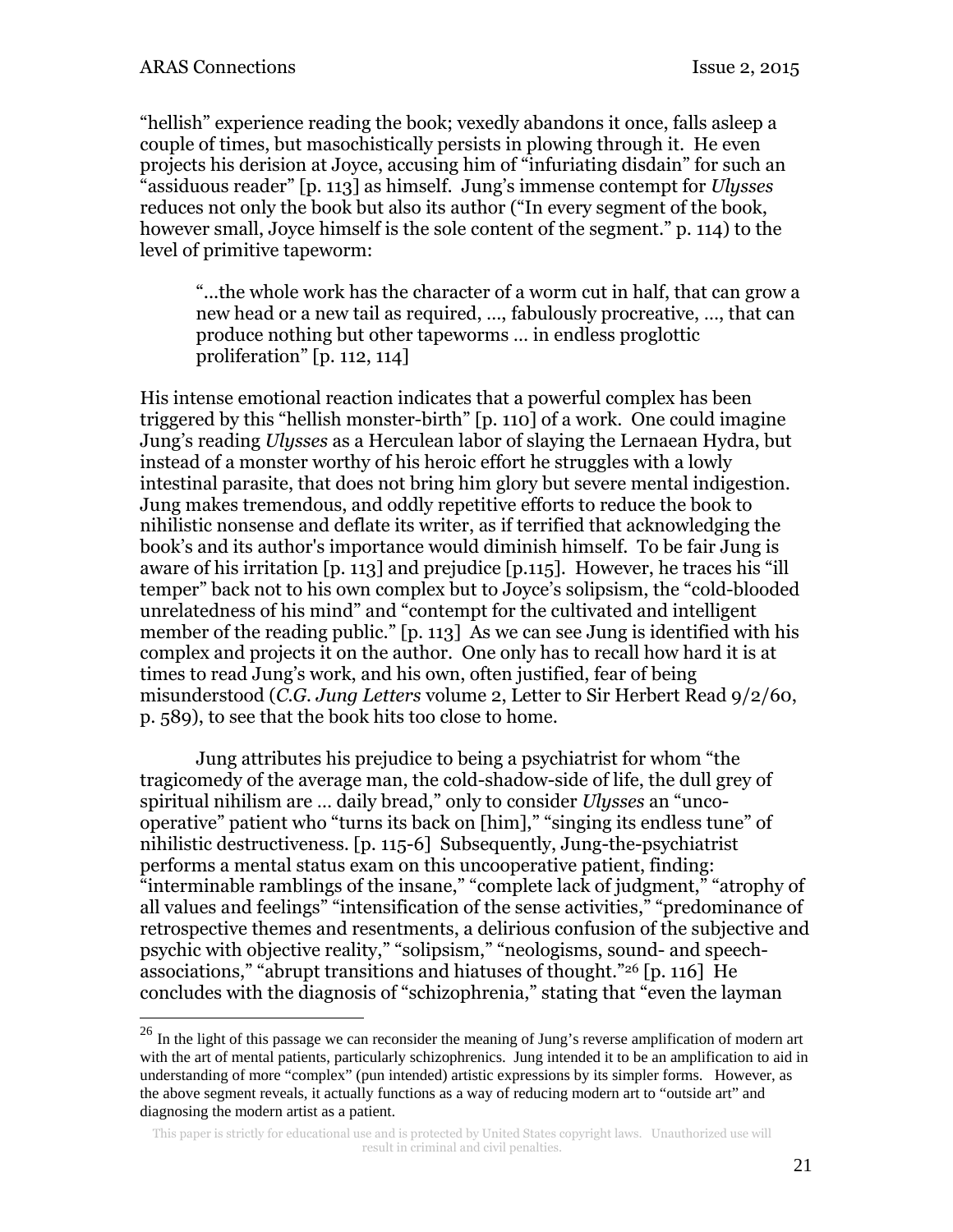would have no difficulty in tracing the analogies between *Ulysses* and the schizophrenic mentality." [p. 116] The only feature that saves *Ulysses* from being committed to the mental asylum library is the absence of stereotyped expression and its "consistent and flowing" presentation. Once *Ulysses* is almost put in a straightjacket, a curious enantiodromia occurs in Jung-the- psychiatrist: "what seems to be mental abnormality may be a kind of mental health which is inconceivable to the average understanding; it may even be a disguise for superlative powers of mind." [p.117]

Now Jung--the-psychiatrist can abandon his diagnostic efforts to classify the "author [as] a high-grade or a low-grade schizophrenic," to ask a meaningful question: why does *Ulysses* exert such a powerful influence? [p. 117] It seems that only when Jung deflates the author's importance, can he focus on the psychological meaning of the book. I will argue that this compulsive need to reduce the importance of artists, particularly modern artists, Jung's contemporaries, is a sign of the Azazel complex. Let me clarify what I mean by this notion.

Only, after limiting the importance of the author can Jung engage the book itself. He finds *Ulysses* "no more a pathological product than modern art as a whole," (Comfort of sorts; at least Joyce is in the company of fellow artists.) and proceeds to connect it to other artistic expressions of the modern era that he finds analogous to schizophrenia.

While in schizophrenic patients the estrangement from reality is created by the disease, "in the modern artist it is … produced by a collective manifestation of our time, … from the collective unconscious of the modern psyche."27 [p. 117] In the insane the distortion of beauty and meaning is a result of the fragmentation of the personality, but in contrast, in the modern artist it serves a creative purpose and helps him unify his artistic personality:

"The Mephistophelian perversion of sense into nonsense, of beauty into ugliness—in such an exasperating way that nonsense almost makes sense and ugliness has provocative beauty—is a creative achievement that has never been pushed to such extremes in the history of human culture, though it is nothing new in principle"28. p. 118

<sup>1</sup> 

<sup>&</sup>lt;sup>27</sup> At least, Jung finds different etiology for the modern artist than the disease.<br><sup>28</sup> Jung amplifies the modern artistic period with other transition eras, like art under the monotheism of Ikhnaton (or Akhnotan) in ancient Egypt, or preserved in the Jewish tradition of infantile lamb symbolism in early Christianity portending transformation of the Roman Empire into the Christian Kingdom, or in the convoluted style of the late Baroque. Jung considers that "the rejection of the art and science of his time was not an impoverishment for the early Christian, but a great spiritual gain." p. 118 Jung praises early Christians for their dramatic spiritual growth and , and I believe, for avoiding the temptation of Azazel's inflation by rejecting the science and art. The late Baroque exemplifies for Jung "triumph of the spirit of science over the spirit of medieval dogmatism," that creates great (perhaps inflated) personalities like Tiepolo. (p. 118)

This paper is strictly for educational use and is protected by United States copyright laws. Unauthorized use will result in criminal and civil penalties.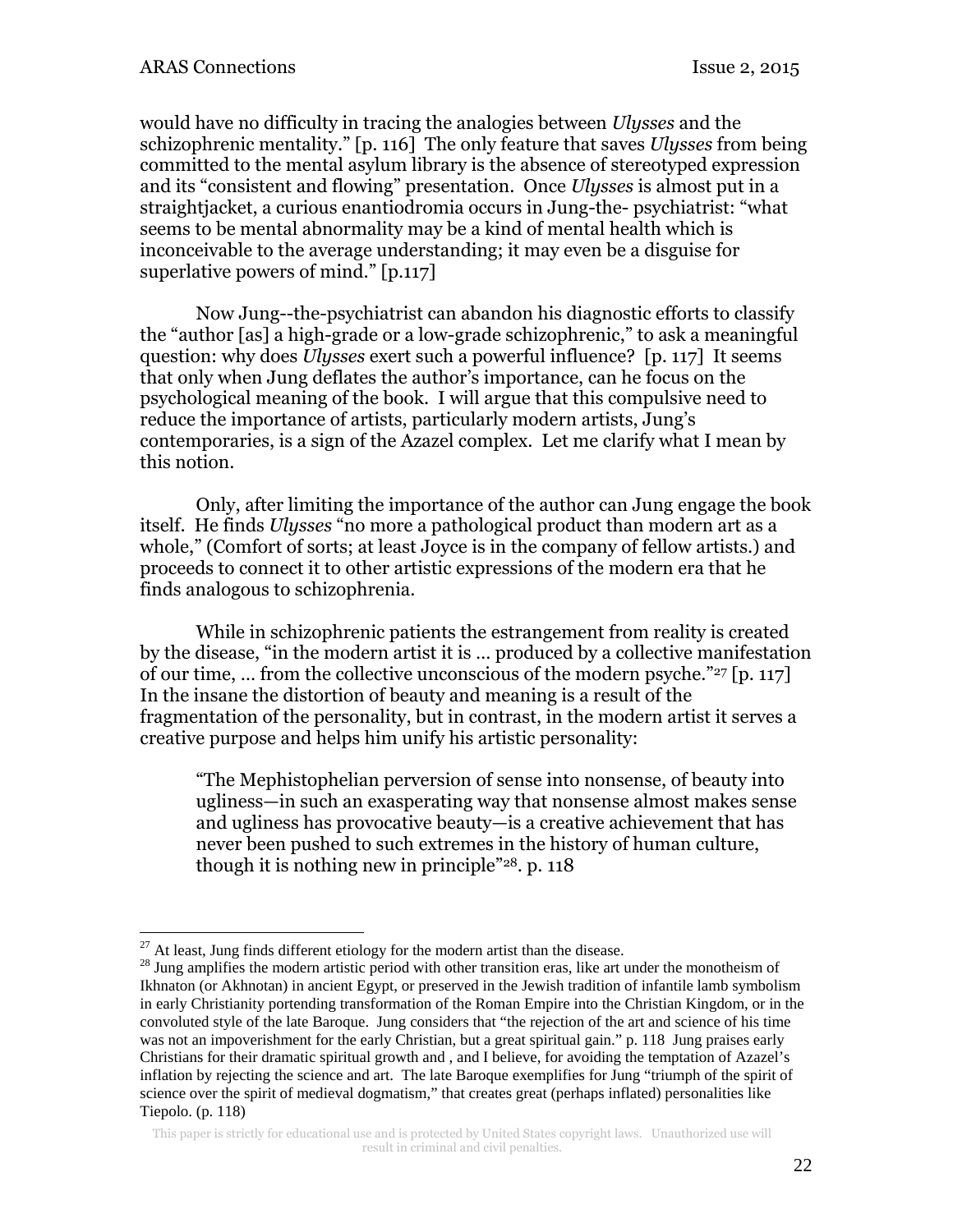It is instructive to compare this with a fragment from *The Red Book* where Jung describes how the spirit of the depths forced him to speak on its behalf:

"[It] took my understanding and all my knowledge and placed them at the service of the inexplicable and the paradoxical. He robbed me of speech and writing for everything that was not in his service, namely the melting together of the sense and nonsense, which produces the supreme meaning…, the path, the way and the bridge of what is to come. That is the God yet to come. *It is not the coming God himself, but his image that appears in the supreme meaning. God is an image… " pp. 228-229.*

In his discussion of Joyce, the spirit of the depths, which is Jung's inner mentor and the herald of the birth of the new God, becomes a Mephistophelian figure, a harbinger of destruction, still trapped within the Christian tradition. It seems that if Jung were to acknowledge that modern artists on their own came to the realization of the emergence of a spirit of the new era, they would threaten the primacy of depth psychology in divining such developments in the Zeitgeist.

Nevertheless, Jung reluctantly ascribes "a positive, creative value and meaning" to *Ulysses* and praises it, albeit sarcastically, for the lasting "destruction of the criteria of beauty and meaning," for its "insults to all conventional feelings," for "brutal disappoint[ments] of our expectations of sense and content," for eliminating "any trace of synthesis and form," for pointing out to readers how unmodern and medieval they are: "it is only modern man who has succeeded in creating an art in reverse, a backslide of art that makes no attempt to be ingratiating, that tells us just where we get off." Jung finds this modern attitude justified by the prevailing medieval mindset of Europe, and regards modern artworks a necessary, if "drastic purgatives," "a kind of psychological specific" p. 119[ or cure] for it: "We are still stuck in the Middle Ages up to the ears," [thus] "nothing less than Joycean explosives are required to break through [our] hermetic isolation." (p. 121) Consequently, he regards Joyce as a blind prophet who arose to "teach our culture a compensatory lack of feeling:"

"Like every true prophet, the artist is the unwitting mouthpiece of the psychic secrets of his time, and is often as unconscious as a sleep-walker. He supposes that it is he who speaks, but the spirit of the age is his prompter, and whatever this spirit says is proved true by its effects." pp. 122-3

In this passage we can hear resonances with his own temptations of prophesy that he struggled with in *The Red Book*. He denies the artist any consciousness of prediction and attributes all agency to the spirit of the age. However, Jung soon contradicts himself, claiming that the book is written "in the full light of consciousness," more purposive and directed than *Zarathustra* or *Faust*, and "bears no features of a symbolic work." [p. 123] And thus it cannot be an unwitting mouthpiece of the spirit. Jung is challenged because he reached here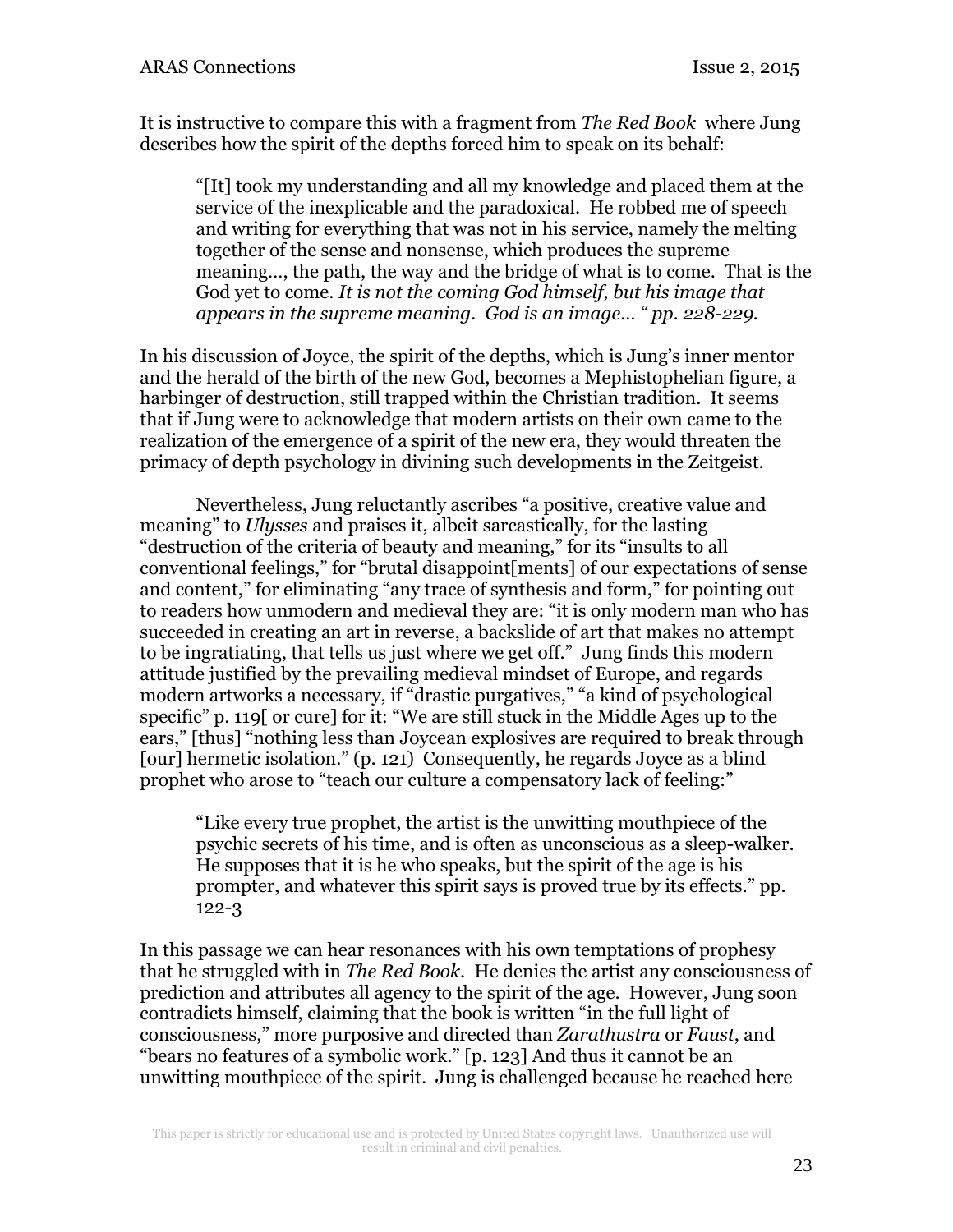the limits of what he considered a symbol. He finds it shattering that in *Ulysses* "behind the thousand veils nothing lies hidden."

Although Jung "sincerely hopes that *Ulysses* is not symbolic," and pronounces that "there ought not to be anything symbolic behind the book," he has to admit, in spite of himself the symbolic nature of *Ulysses*:

*"[Ulysses]* is a symbol of what makes up the totality, the oneness, of all the single appearances in *Ulysses* as a whole—Mr. Bloom, Stephen, Mrs. Bloom, and the rest, including Mr. Joyce. Try to imagine a being who is not a mere colorless conglomerate soul composed of an indefinite number of ill-assorted and antagonistic individual souls, but consists also of houses, street-processions, churches, the Liffey [Dublin's river], several brothels, and a crumpled note on its way to the sea—and yet possesses a perceiving and registering consciousness!" p. 130

This notion of a symbol is different from Jung's usual designation. It is a self as a collective all-inclusive conscious "monstrosity." (p. 130) *Ulysses* includes both the fictional characters, the setting, all interactions within it and the writer himself: it is as if a living conscious soul of fictional Dublin together with the architect who conceived and constructed it, or as Joyce put it: "I am the light of homestead, I am the dreamery, creamery butter." [p. 129] This symbol includes art, fiction, reality, psyche, artistic creation, presence, representation, life, concretization, consciousness, human, archetypal, unconscious and the artist. The book becomes a living being able to overwhelm the reader's medieval mindset and plant the seeds of modern consciousness in him. It is a truly transformative work, a symbol of transformation that at the end infects Jung himself, who takes off his psychiatric coat, puts on the mantle of a lunar poet and sings a mocking paean to the glory of this self-conscious symbol of a book [this song, patterned on the final paragraph of the book, Mrs. Bloom's monologue]:

"O *Ulysses*, you are truly a devotional book for the object-besotted, objectridden white man! You are a spiritual exercise, an ascetic discipline, an agonizing ritual, an arcane procedure, eighteen alchemical alembics piled on top of one another, where amid acids, poisonous fumes, and fire and ice, the homunculus of a new, universal consciousness is distilled! You say nothing and betray nothing, O *Ulysses*, but you give us the works! Penelope need no longer weave her never-ending garment; she now takes her ease in the gardens of the earth, for her husband is home again, all his wanderings over. A world has passed away, and is made new." pp. 131-132

It is as if after securing the deflation of Joyce and his work, Jung can relax and allow himself to play and join in the spirit of the work. At the end what matters is not the solemn meaning of the book but its aesthetic impact, the playful poetic spirit that Jung found in himself after the hours of torturous reading and heavyhanded criticism: the old attitude passed away and new has emerged.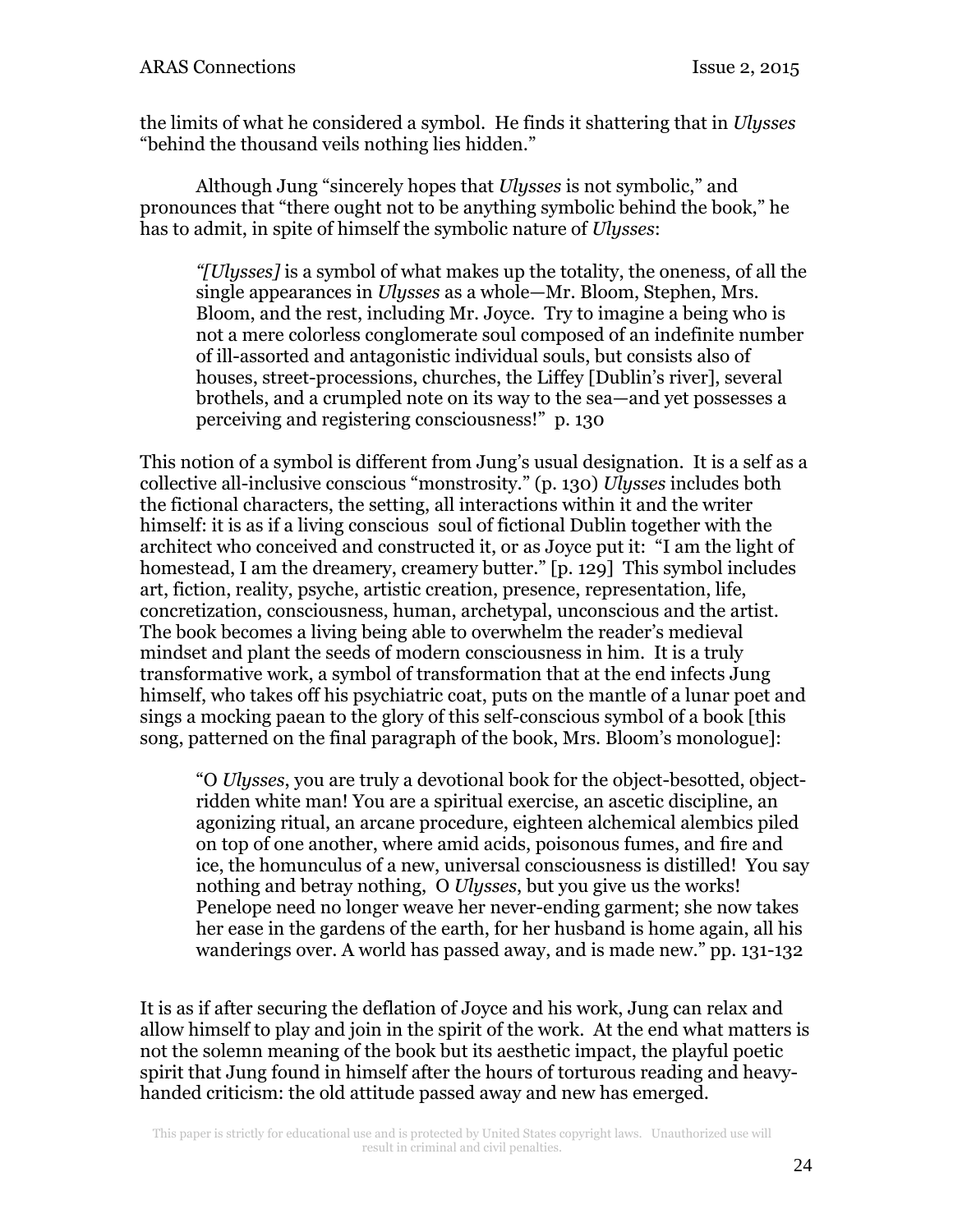### **APPENDIX B**

<u>.</u>

JUNG ON PICASSO, 1932, CW15

It is highly disappointing to read Jung's essay on Picasso, particularly in the light his earlier perceptive and insightful comment about the artist's work:

 "Once I followed very carefully the course of Picasso's painting. All of a sudden I was struck by the triangular shadow thrown by the nose on the cheek. Later on, the cheek itself became a four-sided shadow, and so it went. These triangles and squares became nuclei with independent values of their own, and the human figure gradually disappeared, or became dissolved in space." *Analytical Psychology*, 1925, p. 54

 Jung only reluctantly agreed to write about Picasso for the *Neue Zuricher Zeitung* (November 13, 1932) on the occasion of the large exhibit of his works at the Kunsthaus in Zurich, that was visited by 34,000 people in nine weeks (an enormous number at the time, an equivalent of blockbuster exhibits nowadays)<sup>29</sup>. Although the essay is overtly about the artist, Jung devotes most of it to his discussion of pictorial representations by his patients, as an amplification of Picasso's work. That move by itself reverses his usual amplificatory mode, when he amplifies unknown poems or dreams of his patients with famous works of art or mythology. Just think of it: using pictures of schizophrenics to understand artwork of a recognized genius. It is clear that amplification of Picasso's work with pictures of schizophrenics will bring us no closer to understanding of his work, while it serves as a clear expression of Jung's demeaning attitude towards the artist.

He sees "all pictorial representations of processes and effects in the psychic background [of his patients as] symbolic," pointing "in a rough and approximate way, to a meaning that for the time being is unknown."  $\overline{(CW15, p)}$ . 136.) Picasso's paintings belong for Jung to the same category of fragmented, cold

 $^{29}$  In 2010, to commemorate the hundredth anniversary of Kunsthaus Zurich the museum has undertaken a recreation of its 1932 Picasso exhibit. [From a later review of the first exhibit]: "The 1932 exhibition was the first ever Pablo Picasso museum exhibit and the only one curated by the artist himself. It was huge display of 229 works and also a first ever blockbuster event attended by over 34,000 visitors in nine weeks. On November 13, 1932, on the last day of Picasso show, the Neue Zürcher Zeitung published Jung's essay on Picasso that "caused international furore that has not subsided to this day." [p.38] Jung's assignment of Picasso to the schizophrenic group of artists created a controversy and was immediately criticized by prominent Zurich artists and art historians. For instance, K.H. David writing on November 20, 1932 worried that "psychological comments of Dr. C.G. Jung [struck] a heavy blow against modern artists in general, of a kind that could shake their precarious position in relation to society even further." Zurich artist and lawyer Hans Welti bemoaned that Jung had placed "misunderstood and dangerous [diagnostic] instruments in the hands of a layman." [p. 40] And a Jewish-German art historian Max Raphael criticized Jung's "nebulous metaphysics" and condemned his "philistine, small-minded bourgeoisie" [p. 41] way of measuring modern art. Jung's words definitely had a powerful and lasting impact, since the 2010 catalogue for the exhibit devotes three out of eighteen pages to the critique of Jung's essay. [Based on Tobia Bezzola. *Picasso By Picasso. His First Museum Exhibition 1932*. Kunsthaus Zurich. Prestel Verlag: Munich, Berlin, London, New York, 2010]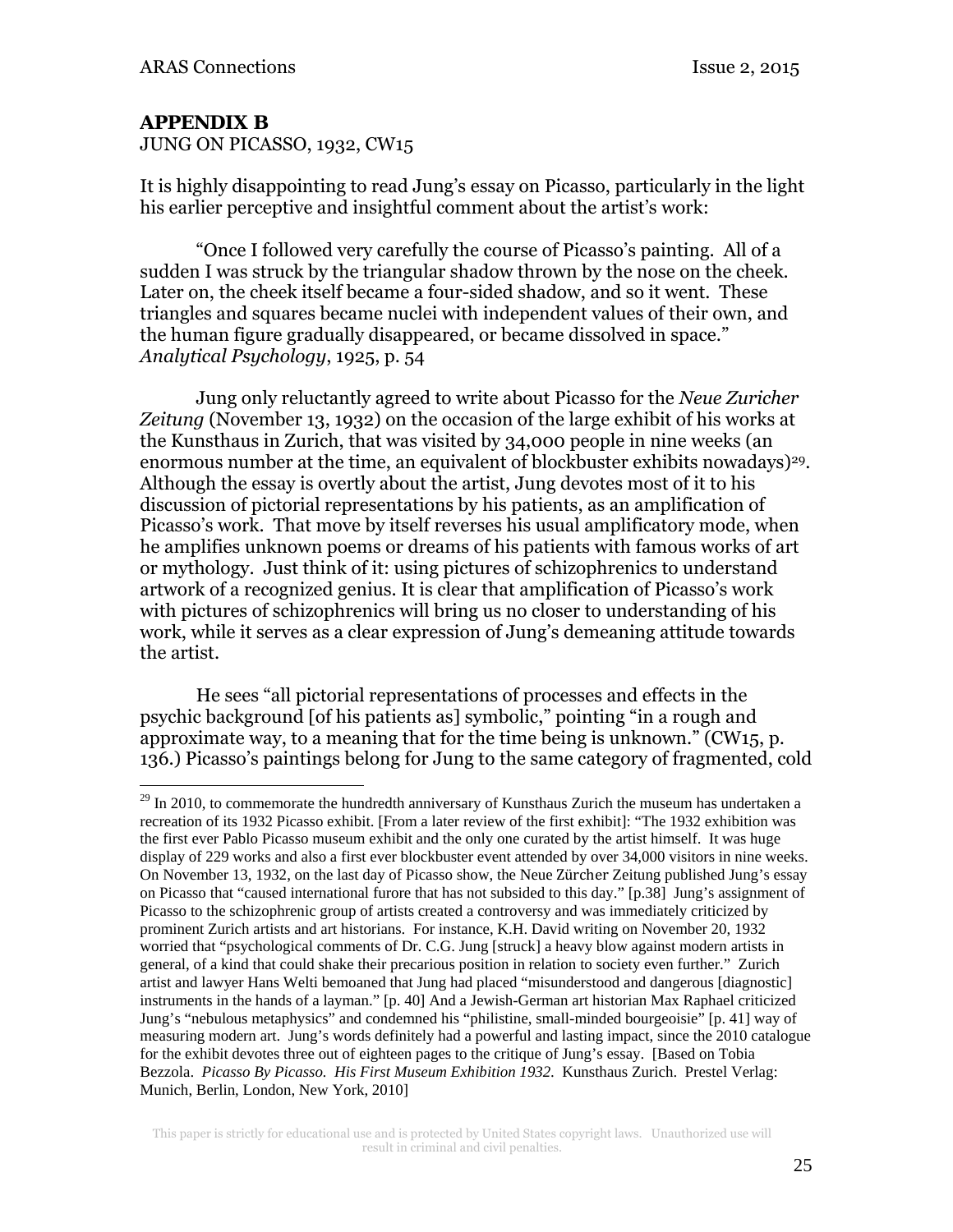pictures as those of schizophrenics. He sees Picasso's paintings gradually becoming abstract as they come more from "'inside' situated behind consciousness." (CW15, p. 136.) On the way, Jung offers a perceptive analysis of Picasso's Blue Period30.



*Figure 5* Pablo Picasso, *Evocation (The Burial of Casagemas),* 1901

<sup>30</sup> It is significant that art critics pointed out that Jung misread Picasso's painting *Evocation* depicting "resurrection" and "ascension" of his friend Carlos Casagemas (who committed suicide on 17 February 1901) for the descent or nekyia of Picasso himself. This painting was inspired by the El Greco work [Bezzola, p. 39] "Burial of Count Orgaz." Of course, from Jungian perspective it is legitimate to read *Evocation* as Picasso's own fantasy, and all the characters as parts of the artist. However, the painting itself does not present descent but only lamentation over the corpse and the ascent of Casagemas. The Blue Period is definitely full of grief and sorrow. It is filled with lonely couples, sad mothers, feeling of loss and desolation. So at least on the feeling level the blue nigredo is present.

This paper is strictly for educational use and is protected by United States copyright laws. Unauthorized use will result in criminal and civil penalties.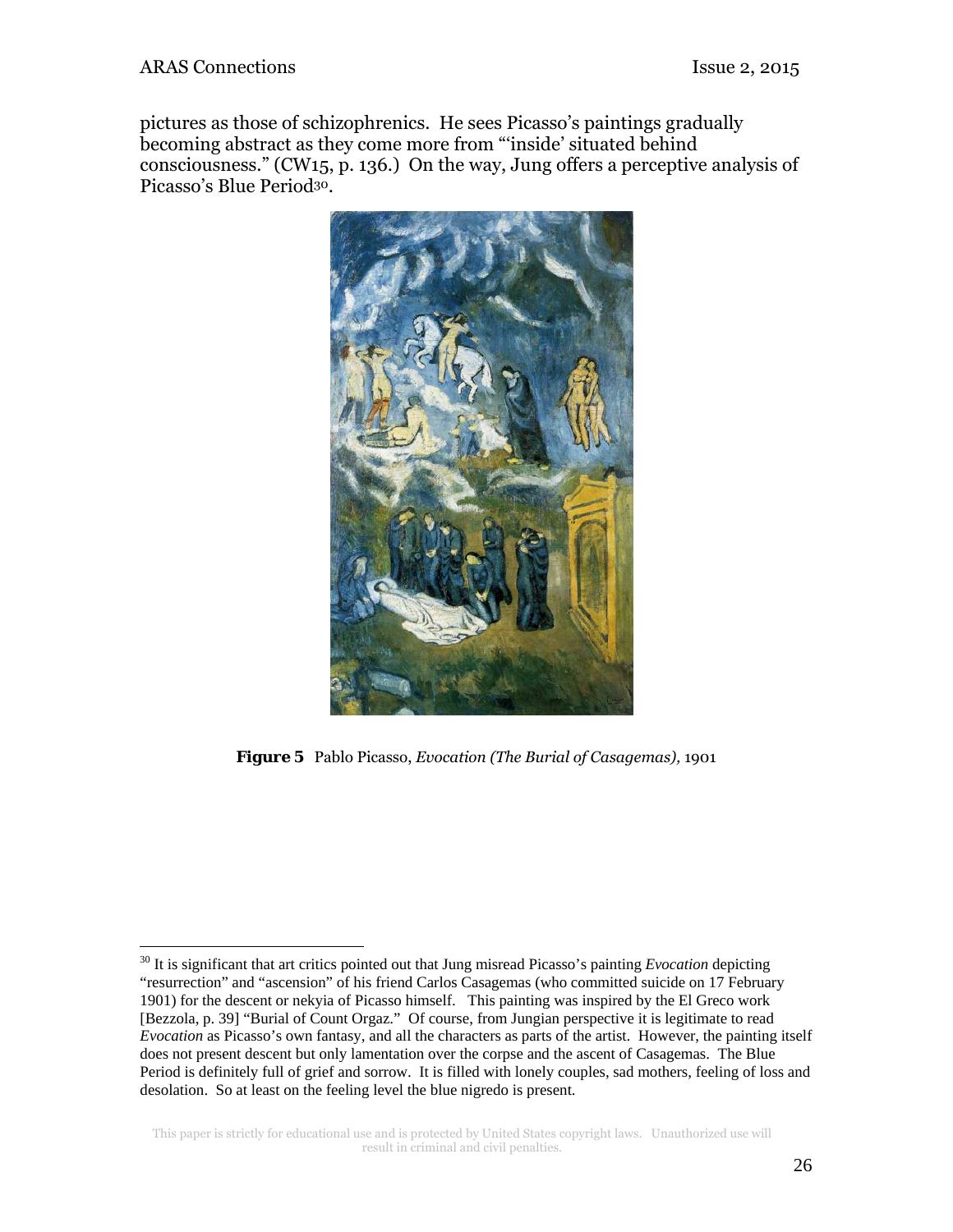

*Figure 6* El Greco, *Burial of Count Orgaz*, 1586

He imagines it as Picasso's descent into the underworld. In the form of Harlequin Picasso wanders through Hades bringing up to the canvas grotesque, earthy, primitive shapes, an "accumulation of rubbish and decay." (p. 139) Although Jung acknowledges that Picasso's Nekyia is a meaningful *katabasis eis antron*, a descent into the cave of initiation and secret knowledge, and finds that the artist expressed a motif of union of opposites, of light and dark animas, he believes that the artist is unconscious of this process. Jung is repulsed by the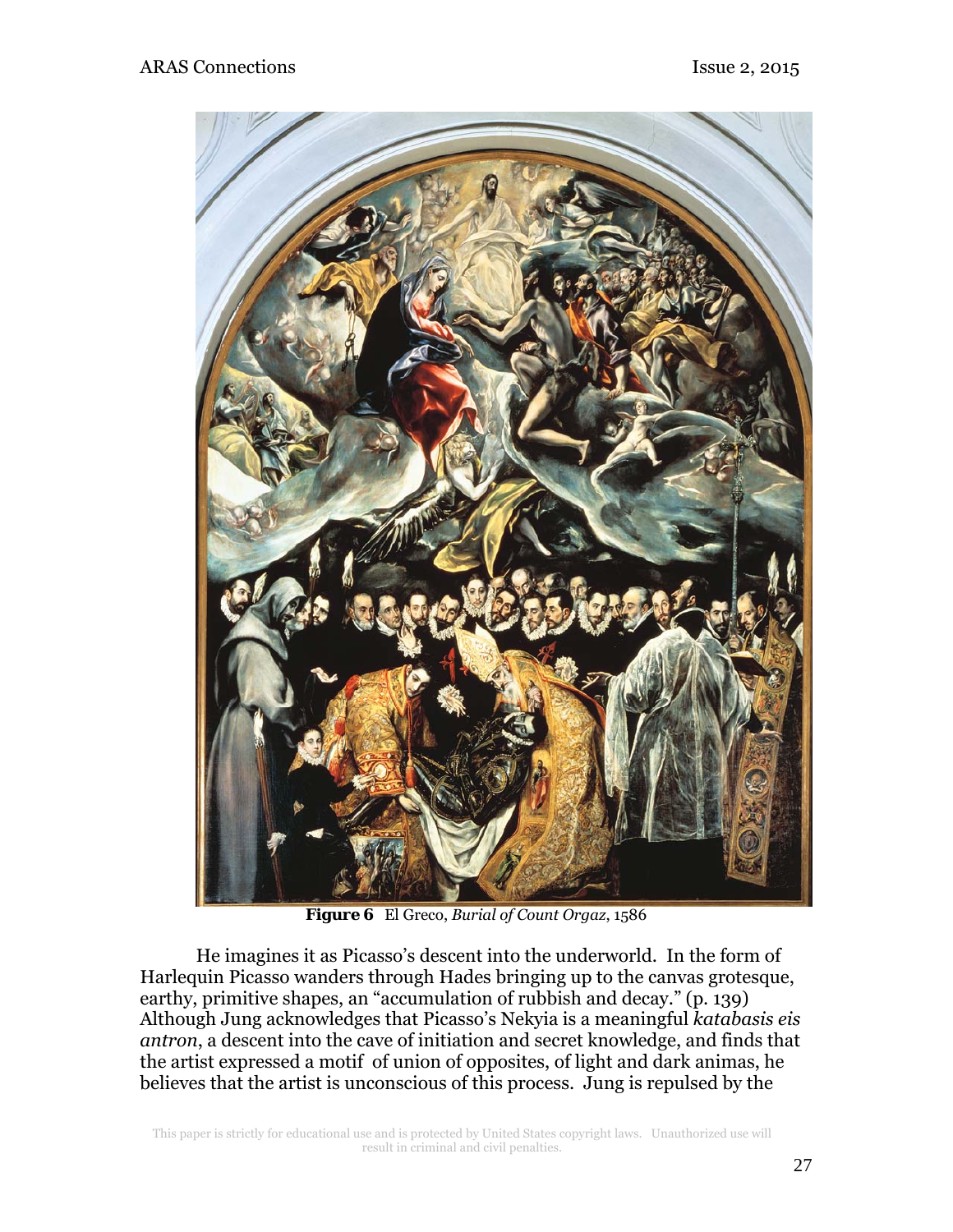figure of Harlequin which leads him to envision the artist's death and insanity. It is as if Jung's personal prejudice hindered deeper appreciation of Picasso.

As usual, when it comes to the analysis of works of art Jung starts with a caveat that he will not comment on the aesthetic value of the art but "shall restrict [himself] to the psychology underlying this kind of artistic creativeness"31, only to abandon it and freely speculate about the value of the art. Jung refers to his twenty years of experience with the "psychology of pictorial representation of psychic process," by which he must mean his own expressive explorations of *The Red Book*, and later of his patients'. This experience constitutes Jung's professional point of view from which to judge "this kind of artistic creativeness."

Jung proceeds with psychological analysis of "non-objective art." He imagines that such art comes from 'inside' and Picasso's images do not "refer to any object of outer experience at all" and emerge from the "unconscious psyche." This 'inside' for Jung corresponds to the collective unconscious "an invisible that cannot be imagined," but affects consciousness." He considers "all pictorial representations of [unconscious] processes" *symbolic*. Such symbolic representations point to (temporarily) unknown meanings and give Jung the "feeling of strangeness and of confusing, incomprehensible jumble." p. 136 Jung admits a crucial difference between the art of his patients and modern artists: "Because of their lack of artistic imagination, pictures of the patients are generally clearer and simpler, and therefore easier to understand than those of modern artists." pp. 136-7. Contrary to his usual predilection for complexity and obscurity, as in his exploration of alchemy, for which modern works of art would be a perfect foil, Jung prefers to analyze the simpler artistic forms of his patients.

Among the patients, Jung distinguishes neurotics and schizophrenics. Neurotics make pictures "of a synthetic character, with a pervasive and unified feeling-tone." Neurotics produce abstract artwork deprived of feeling but of definite symmetry and distinctive meaning. Jung sees abstractions as lacking 'the element of feeling," a contrary to his view of abstraction from 1921, where he recognized "abstract feeling,32" as more distilled and elemental feeling. It is as if his art complex distorts Jung's understanding.

Schizophrenics' depictions confuse Jung with the lack and alienation from feeling. Jung does not distinguish between pictures alienated from feelings and the alienation from feelings of their authors, and implies that schizophrenics

 $31$  It may be an artifact of English translation but the "this kind of artistic creativeness" is in itself a highly biased designation of Picasso's creativity, a disparaging remark that sets the stage for depreciation from the start. p. 135

<sup>32</sup> In the definition section of *Psychological Types* (pp.409-411) he defines abstraction as an aspect of differentiation ("individuation… is a process of differentiation" CW6, p. 448), as a "form of mental activity that frees this content from its association with the irrelevant elements," leading to the energic devaluation of the object by introverting of libido. Each of the functions can be abstract, thus Jung sees abstract feeling on the same level as abstract thinking, characterized by intellectual, aesthetic and moral values.

This paper is strictly for educational use and is protected by United States copyright laws. Unauthorized use will result in criminal and civil penalties.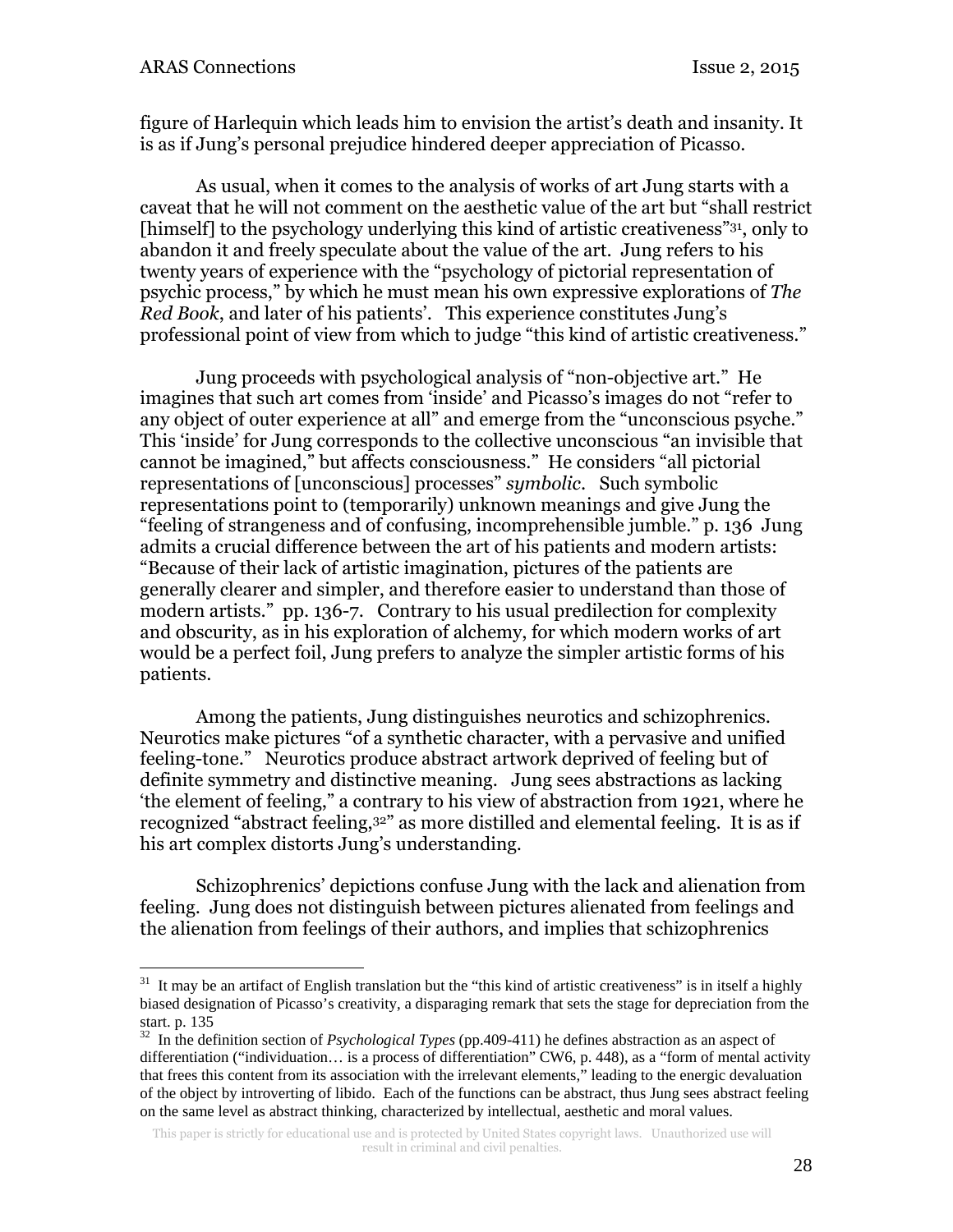make schizophrenic pictures. It seems that for Jung a schizophrenic does what a schizophrenic is. Pictures by schizophrenics convey "no unified, harmonious feeling-tone but, rather, contradictory or even a complete lack of feeling. It is hard to imagine the difference between the 'lack of the element of feeling' ascribed to the abstract art of neurotics and 'complete lack of feelings' of art of schizophrenics. To give Jung the benefit of the doubt here, and not attribute his judgment here solely to the art complex, one could imagine that the possible distinction lies in the difference between abstract pictures and figurative pictures that represent alienation. Jung analyzes formal features of schizophrenic pictures (just after claiming that aesthetics were not in the purview of psychological approach to art) and finds them fragmented, filled with 'lines of fracture' that he considers expressive of "a series of psychic 'faults' (in the geological sense) which run right through the picture." p. 137 Contemplating such a picture Jung is left cold and disturbed by "its paradoxical, unfeeling, and grotesque unconcern for the beholder." p. 137 We shouldn't forget that Jung is not a casual observer, but by the time of this essay, he is someone who has sharpened his vision on alchemical obscurities and paradoxes. Conflicting with his analysis, Jung responds intensely to the source that he considered devoid of feeling. Unfeeling pictures of schizophrenics were quite effective in agitating and confusing Jung. Nevertheless, having established a category of schizophrenic art, Jung places Picasso in it: "this is a group to which Picasso belongs." After numerous protests in the press for assigning Picasso to the schizophrenic group, Jung adds a footnote to the subsequent publication of his essay, designed to clarify the misunderstanding. However, the footnote itself does not clarify but further obfuscates the issue stating "the designation 'schizophrenic' does not … signify a diagnosis of the mental illness schizophrenia but merely refers to a disposition or habitus on the basis of which a serious psychological disturbance can produce schizophrenia." [f3, p. 137] Further he denies that he regards Picasso or Joyce as psychotics but asserts he "count[s] them among a large group of people whose habitus it is to react to a profound psychic disturbance not with an ordinary psychoneurosis but with a schizoid syndrome." Based on Jung's confusing statements and mystifying denials I argue that Jung was profoundly disturbed by Picasso's 'schizophrenic art,' since it hit too close home [see the fragmented eye picture from the *Liber Secundus]* and he sought to distance himself from this art. He preferred to speak against the potential inflation coming from the Azazel complex.

To be fair Jung grants both neurotic and schizophrenic art symbolic content, although with an obscured meaning only. The distinguishing feature is the relationship of the artist to a [potential] beholder. The neurotic seems to search for meaning and its feeling, and makes conscious effort to communicate it to the observer. The schizophrenic seems the victim of the meaning of the symbol, and "is as though" "overwhelmed and swallowed" by it; he does not attempt to communicate with the beholder. Jung sees a schizophrenic artist as "dissolved into all those elements which the neurotic at least tries to master." It seems that Jung tautologically applies his understanding of psychotic process, as identification with the archetypal, to his analysis of art, and finds psychotic

This paper is strictly for educational use and is protected by United States copyright laws. Unauthorized use will result in criminal and civil penalties.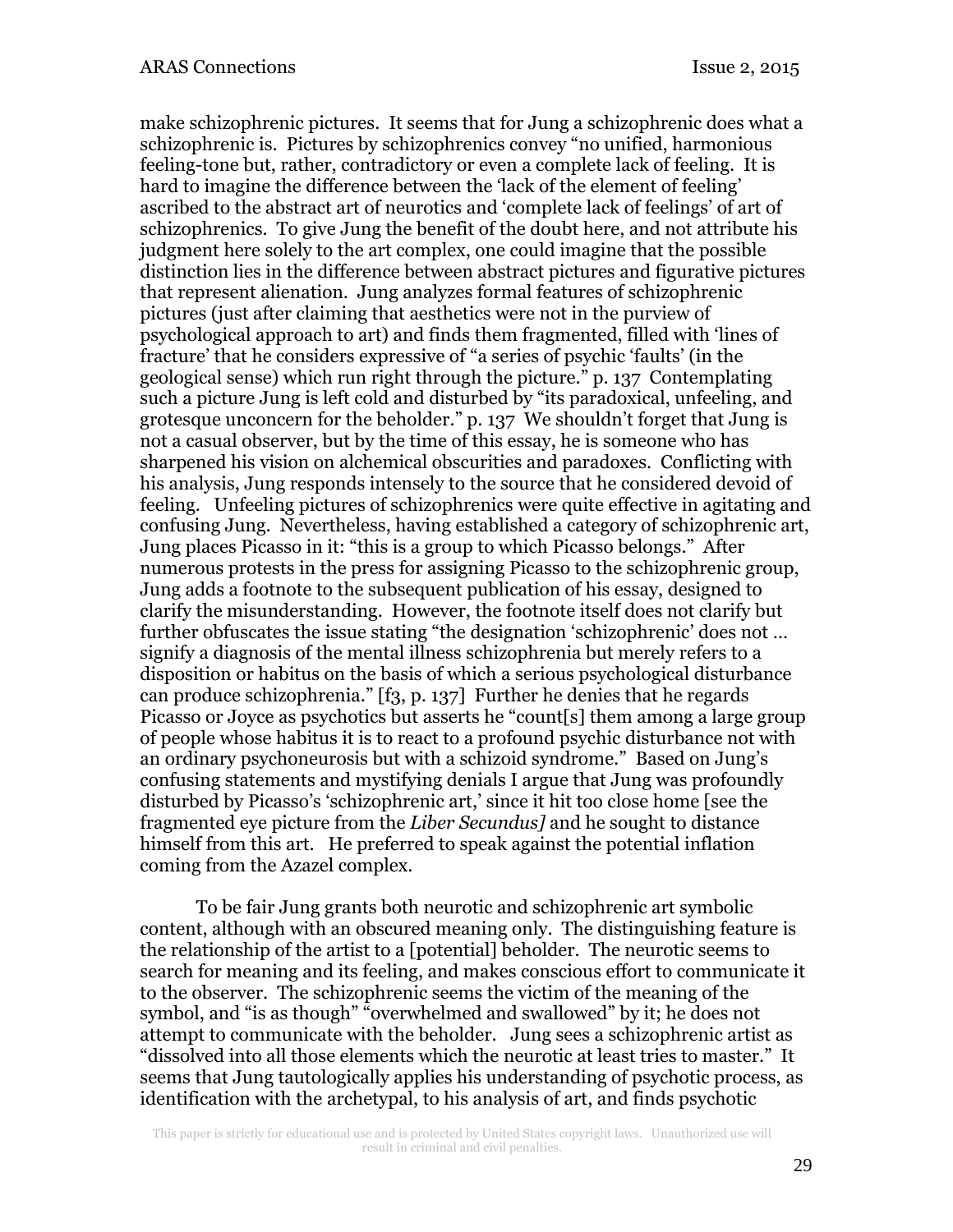process in schizophrenic art, as if every schizophrenic patient's [artistic] expression carried his schizophrenic essence.

To make a wider case for schizophrenic expression both in art and literature Jung draws on his analysis of Joyce's *Ulysses*:

"nothing comes to meet the beholder, everything turns away from him; even an occasional touch of beauty seems only like an inexcusable delay in withdrawal. It is the ugly, the sick, the grotesque, the incomprehensible, the banal that are sought out - not for the purpose of expressing anything, but only in order to obscure; an obscurity, however, which has nothing to conceal, but spreads like a cold fog over desolate moors; the whole thing quite pointless, like a spectacle that can do without a spectator." ibid., p. 138

This creates a paradox. On one hand the artistic expression of schizophrenic patients is ennobled by this amplification, on the other both Joyce and Picasso are placed in the context of psychotic expression. Picasso is even in a worse predicament than Joyce because his work has not yet been discussed and already been prejudged and assigned a collective place in a dubious company. So much for Jung's praise of individuality. Moreover, Jung's literalization of art-is-nature metaphor, prevents him from seeing the incomprehensibility of art akin to alchemical "obscurum per obscurius", or "ignotum per ignotius" (CW12, pp.35, 227) that he praised. Jung looks at artists' works the way he looks at the alchemical texts, finding in them psychological material akin to his patients'; however, he grants alchemy the prestigious status of opus-contra-naturam, which he denies to modern art.

Jung sees both neurotic and schizophrenic expression as full of secret meaning but has an easier time with understanding neurotic expression. As one reads the article it becomes obvious that Jung is driven by a wider agenda to make a point of what unconscious expressions of any kind are about:

"A series of images of either kind, whether in drawn or *written form*  [emphasis mine], begins as a rule with the symbol of the Nekyia - the journey to Hades, the descent into the unconscious, and the leave-taking from the upper world. What happens afterwards, though it may still be expressed in the forms and figures of the day-world, gives intimations of a hidden meaning and is therefore symbolic in character." p. 138

It is at this point that he brings in the discussion of Picasso, but only to illustrate his idea of Nekyia. So for Jung:

"Picasso starts with the still objective pictures of the Blue Period - the blue of night, of moonlight and water, the Tuat-blue of the Egyptian underworld. He dies, and his soul rides on horseback into the beyond." p. 138

This paper is strictly for educational use and is protected by United States copyright laws. Unauthorized use will result in criminal and civil penalties.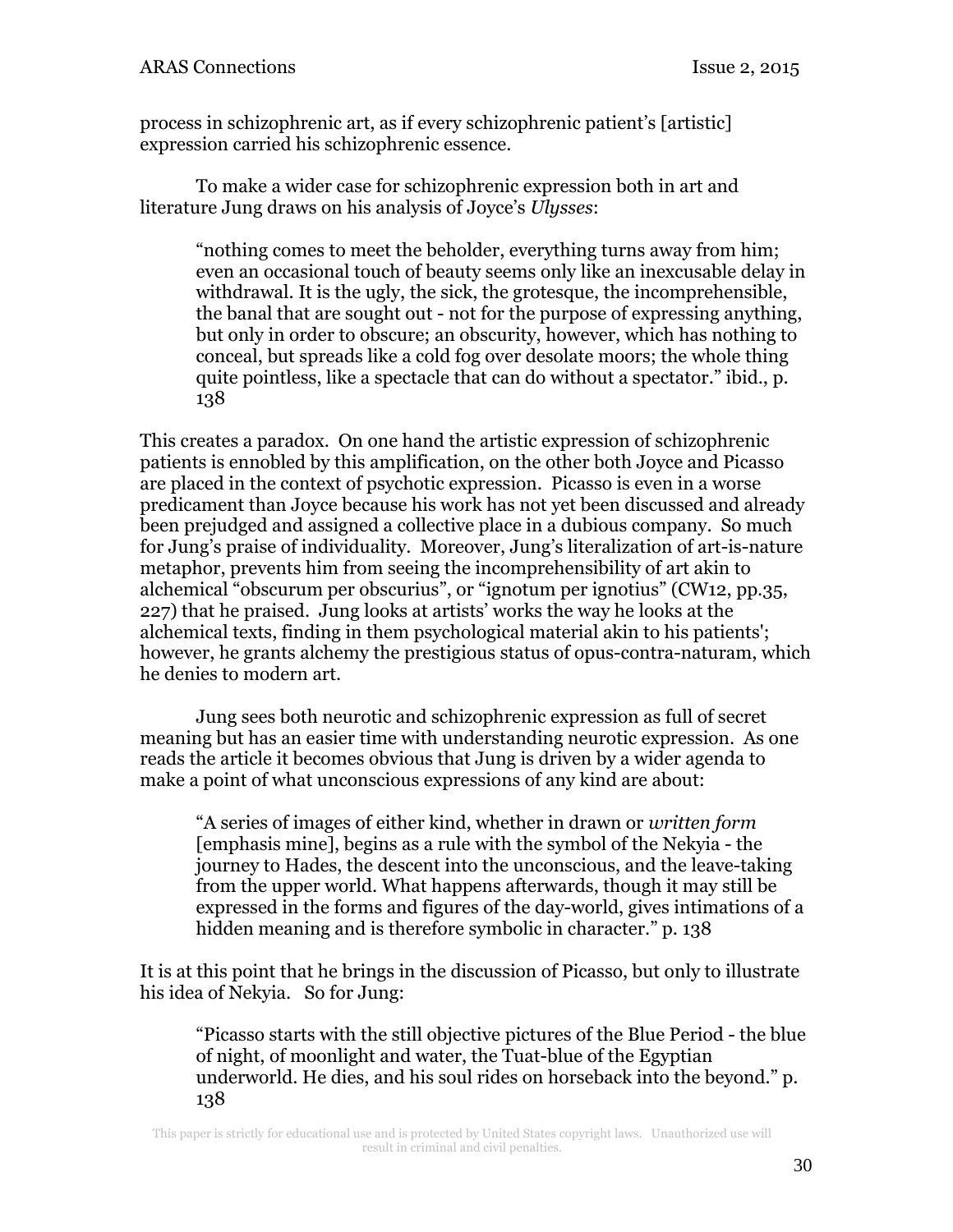Jung focuses on the death of the artist and loss of his soul. We can see that Jung is projecting his own elements on the pictures, as we know that Jung's own Nekyia also involved a loss of the soul and descent into the cave. Perhaps Picasso's paintings that were triggered by mourning the suicide of his friend Carlos Casagemas touched some aspect of Jung's material and revived his struggle with the artist within, whom he had sacrificed for the sake of psychology. Jung frames the paintings into a mythic narrative and describes the artist meeting a mother, and a light and a dark soul. Darkening of the colors symbolizes entering the underworld of "deathstruck objects," guided by a 'syphilitic, tubercular, adolescent prostitute." Jung defines a dead artist that he saw in the pictures as a "personality in Picasso that suffers the underworld fate," that 'is fatefully drawn to the dark" and "follows demoniacal attraction to ugliness and evil.33" While this underworld scene is different from Jung's *Red Book*'s *mysterium,* in his underworld descent Jung was forced to confront death, soul, his own ugliness and evil, such as when he imagined consuming the liver of a dead girl.

Jung does recognize that Picasso's art depicts the Zeitgeist, which Jung defines as follows:

"It is these antichristian and Luciferian forces that well up in modern man and engender an all-pervading sense of doom, veiling the bright world of day with the mists of Hades, infecting it with deadly decay, and finally, like an earthquake, dissolving it into fragments, fractures, discarded remnants, debris, shreds, and disorganized units. Picasso and his exhibition are a sign of the times, just as much as the twenty-eight thousand people who came to look at his pictures." p. 138

Jung deliberately portrays the spirit of the times in apocalyptic terms, besieged by Satanic forces creating a sense of doom. However, what emerges from the mists of Hades is not Christian Hell, but the repressed polytheistic world, a fragmented dismembered world of Dionysus-Zagreus. Doubtlessly, Jung is aware of Hercalitus Fragment 10334 in which Hades is identified with Dionysus, so the appearance of Dionysus points to the revitalization of declining Christian

<sup>&</sup>lt;sup>33</sup> The full quote is as follows: "When I say 'he,' I mean that personality in Picasso which suffers the underworld fate - the man in him who does not turn towards the day-world, but is fatefully drawn into the dark; who follows not the accepted ideals of goodness and beauty, but the demoniacal attraction of ugliness and evil." It seems that Jung deliberately wants to create disorientation and confusion. He wants the reader to believe that "'he who dies" at the very beginning of discussion is Picasso himself. Jung does not mention that he speaks metaphorically, and the death he talks about is a metaphor for descent and only later Jung clarifies that it is only a part of Picasso personality that descends. Jung implies however, that Picasso performs a sacrifice by turning fatefully towards the dark, which in other contexts he would consider a courageous path towards individuation. p. 138

<sup>&</sup>lt;sup>34</sup> "If it were not in honour of Dionysus that they walk in procession and sing a hymn to the phallus they would be acting most shamelessly. Hades and Dionysus are one, for whom they rave in frenzy." *Translation M. R. Wright.*

This paper is strictly for educational use and is protected by United States copyright laws. Unauthorized use will result in criminal and civil penalties.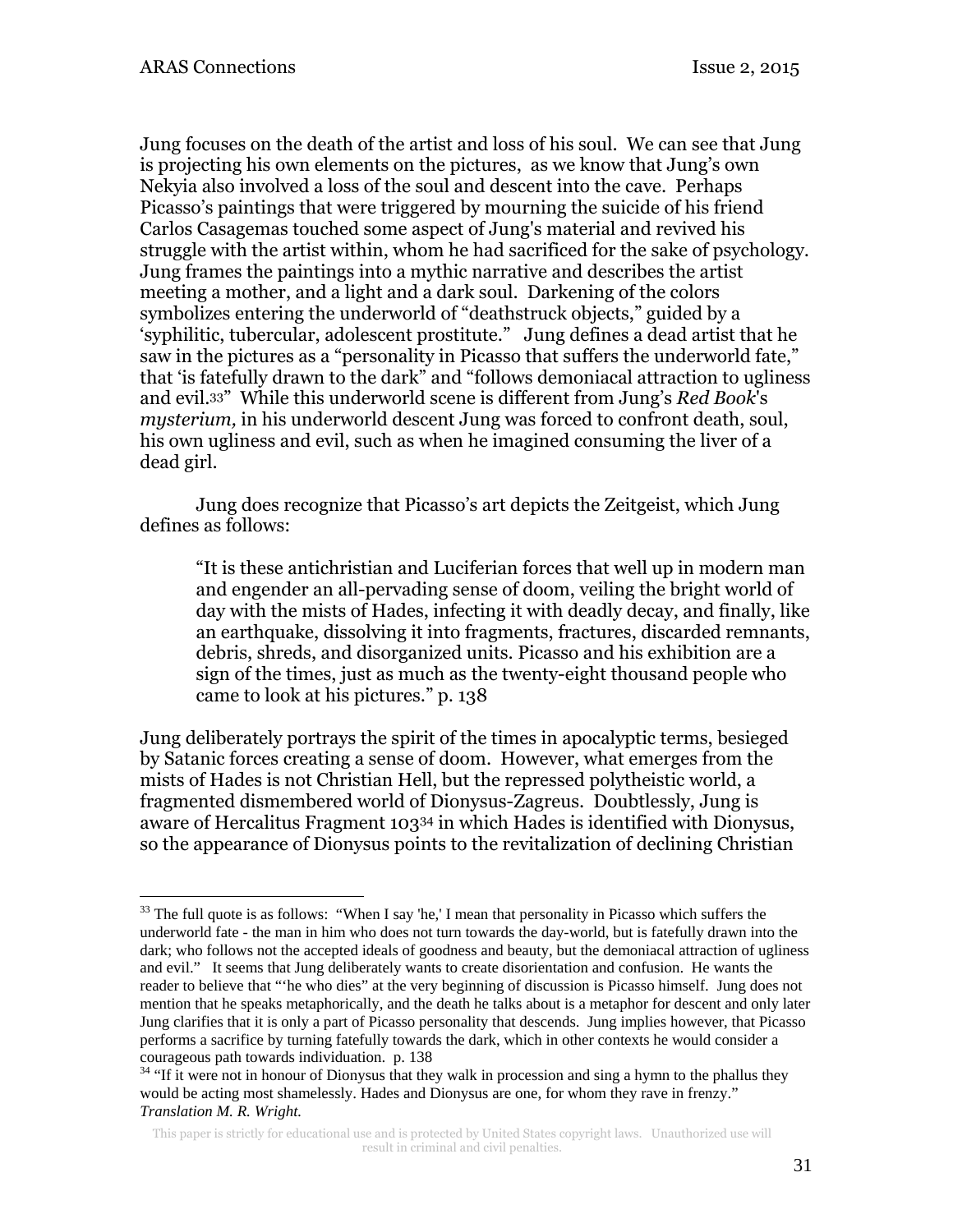culture. Jung misses an opportunity to seriously engage Picasso's art on its own terms and finds only what he had projected onto it35.

At this point Jung abandons even the pretense that he is talking about art, and directly talks about the neurotic psychic processes, although he amplifies them with high minded artistic references from Wagner's *Parsifal* and Goethe's *Faust.* Both Wagner and Goethe depict the encounter of their protagonists with bi-valent, complex feminine figures which for Jung personify the unconscious. Wagner describes the wise, multilingual, ugly grotesque Kundry and Goethe the fourfold feminine of Gretchen, Helen, Mary, and Eternal Feminine. They resemble Picasso's underworld personality encounters with a maternal figure, light and dark animas and a syphilitic adolescent prostitute. The fate of Picasso's personality number two corresponds to the transformation of Faust. Picasso emerges from the underworld as a tragic Harlequin, which Jung identifies as an underworld chthonic god, evidently a Dionysian figure36.

Picasso's primitive, earthly feminine shapes on the background of what Jung constructs as a resurrected soullessness of ancient Pompei, are compared to Faust and Mephisopheles' visit on Walpurgis night to the witches' sabbath [the very motif that Jung also notices in Ulysses]. While Jung acknowledges albeit reluctantly that Picasso is undergoing a descent into ancient times, he demeans it and continually devalues it: "Picasso conjures up crude, earthy shapes, grotesque and primitive, and resurrects the soullessness of ancient Pompeii in a cold, glittering light - even Giulio Romano [evidenty a despised artist] could not have done worse!" p. 139

It is as if Jung's assignment of Picasso to the schizophrenic group deprives Picasso's artistic expression transformative potential, and he like a schizophrenic patient becomes a victim of meaning. It seems that Jung wants to give an impression that Picasso's art offers nothing new since: "Seldom or never have I had a patient who did not go back to neolithic art forms or revel in evocations of Dionysian orgies' p. 139

Although Jung amplifies Harlequin's wandering through history to Faust's descent, he sees them as aimless. The landscape is scattered with 'deathstruck' objects, signs of decay and 'aborted possibilities of form and color, meaningless disintegration." In another frame of mind Jung could see these elements as powerful symbols of liminal space, of an open future, but here he abandons even speculation, and hardly dares to hazard a guess, retreating into the safety of his patients' material. Definitely it is not a Jung that we know from seminars of the

<sup>&</sup>lt;sup>35</sup> In general, whenever Jung speaks as a psychiatrist to the wider public he puts himself in a role of a teacher of the right approach to the psyche, which perhaps is more useful in commenting on the socialpolitical issues (but even there he gets in trouble, such as with the German and Jewish issues). However, this stance in the artistic realm leads often to the pathologizing distortions of the subject.

<sup>36</sup> Peter Bishop in *The Dionysian Self* discusses this episode in context of Jung's struggle with Nietzsche, pp. 181-184.

This paper is strictly for educational use and is protected by United States copyright laws. Unauthorized use will result in criminal and civil penalties.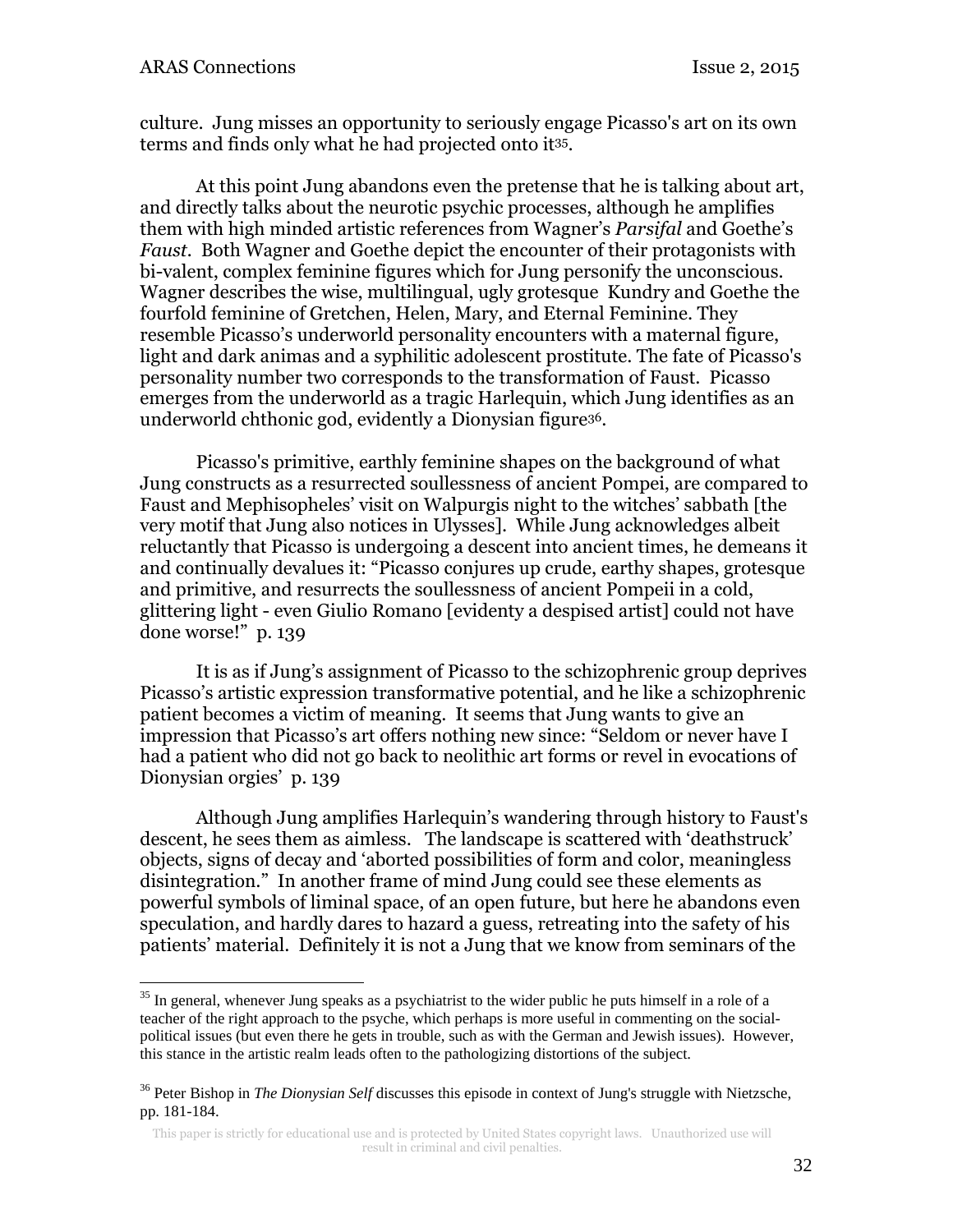same period, Jung who can speculate on any topic, coming with profound psychological understanding of it. I conclude that Jung is writing under the influence of an Azazel complex.

Two final paragraphs are full of confusion, mixing up of various narratives, piled amplifications, 'aborted' speculations, fragmentation and struggles with Nietzsche, and Picasso again is lost. It is as if only the incredible resourcefulness, or the "dazzling versatility" of Picasso stopped Jung from prophesying the oncoming doom of the artist, whom he would otherwise condemn to "brain breakdown" that for Jung was the fate of Nietzsche. Confronted with the unknown in Picasso's work, Jung takes a known route, going back to his patients' material. He creates an impression that the Nekyia of his patients (including himself) is a much more orderly process than the one he encountered in Picasso's work:

"The Nekyia is no aimless and purely destructive fall into the abyss, but a meaningful *katabasis eis antron*, a descent into the cave of initiation and secret knowledge. The journey through the psychic history of mankind has as its object the restoration of the whole man, by awakening the memories in the blood." p. 139

It is as if the descent by the way of Spanish duende was too confusing to Jung, who preferred the more orderly Nekyia of Northern psyches, exemplified by the descent of Faust. Northern descents aim at repairing the one-sidedness of modern man and lead to the awakening of *coniunctio* of "total man."

"The descent to the Mothers enabled Faust to raise up the sinfully whole human being - Paris united with Helen - that *homo totus* who was forgotten when contemporary man lost himself in one-sidedness. It is he who at all times of upheaval has caused the tremor of the upper world, and always will. This man stands opposed to the man of the present, because he is the one who ever is as he was, whereas the other is what he is only for the moment." p. 140

Jung believes that recognition, relating to and holding of the opposites of human nature allows for reemergence from disintegration and disorienting madness, to the psychic space where opposites come together:

With my patients, accordingly, the *katabasis* and *katalysis* are followed by a recognition of the bipolarity of human nature and of the necessity of conflicting pairs of opposites. After the symbols of madness experienced during the period of disintegration there follow images which represent the coming together of the opposites: light/dark, above/below, white/black, male/female, etc." p. 140

Given the low opinion that Jung has of Picasso's Nekyia Jung is quite surprised, when he finds a union of dark and light feminine among lines of fracture in one picture. However, despite originally claiming that there is absence of feeling in